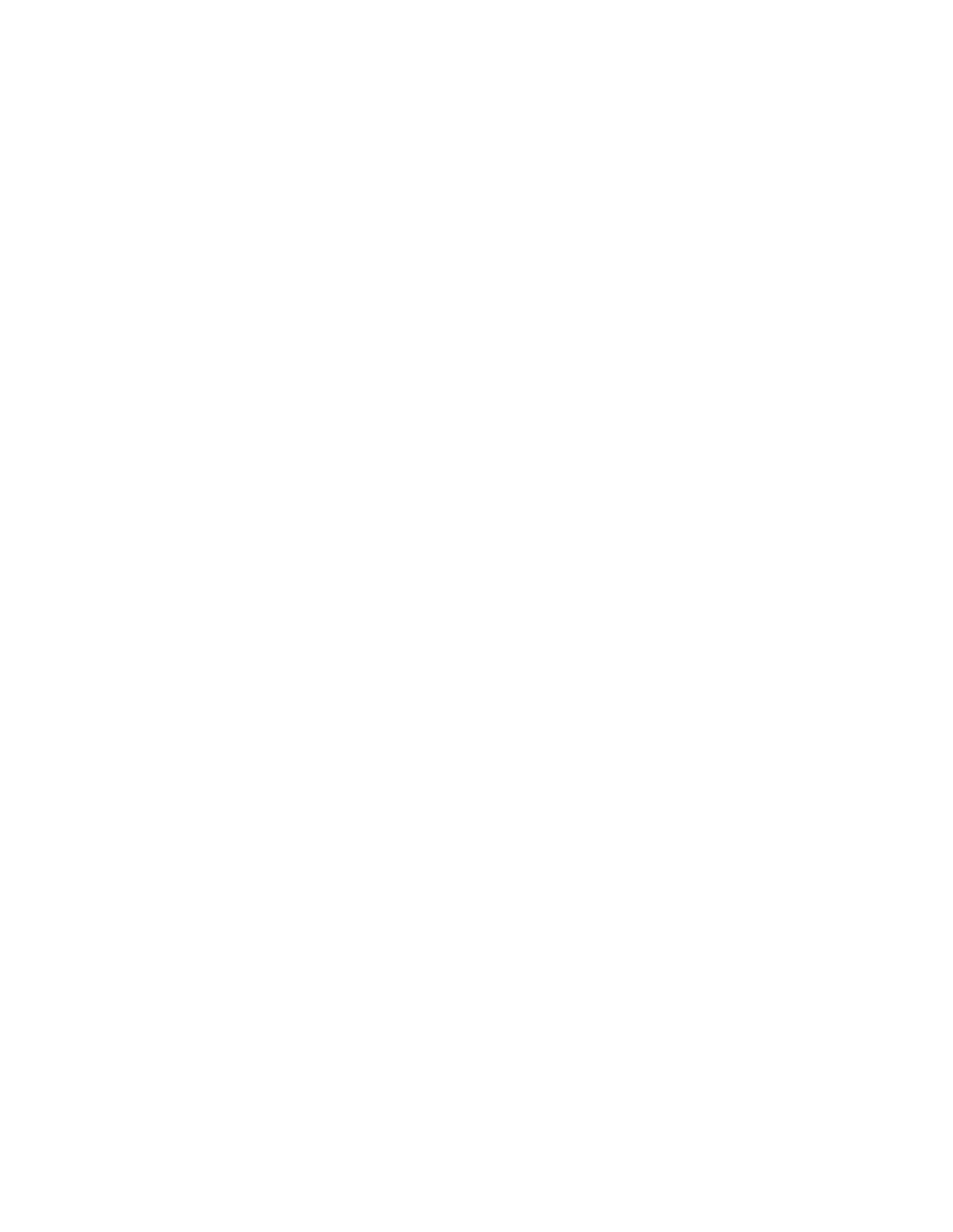# Inhaltsverzeichnis

| $\mathbf{1}$   |                                                     | Einleitung                                                                                                                                                                                                                           | 5              |  |  |  |  |  |  |  |  |  |  |  |
|----------------|-----------------------------------------------------|--------------------------------------------------------------------------------------------------------------------------------------------------------------------------------------------------------------------------------------|----------------|--|--|--|--|--|--|--|--|--|--|--|
|                | 1 <sub>1</sub>                                      |                                                                                                                                                                                                                                      | $\overline{5}$ |  |  |  |  |  |  |  |  |  |  |  |
| $\overline{2}$ | $\overline{7}$<br><b>Installation des Programms</b> |                                                                                                                                                                                                                                      |                |  |  |  |  |  |  |  |  |  |  |  |
|                | 2.1                                                 |                                                                                                                                                                                                                                      | $\overline{7}$ |  |  |  |  |  |  |  |  |  |  |  |
|                | 2.2                                                 |                                                                                                                                                                                                                                      | $\overline{7}$ |  |  |  |  |  |  |  |  |  |  |  |
|                |                                                     | Weitere Installationsschritte beim Psion Serie 3 [19] Neiter Allen and Theorem and Medition and Medition and Medition and Medition and Medition and Medition and Medition and Medition and Medition and Medition and Medition<br>221 | 8              |  |  |  |  |  |  |  |  |  |  |  |
| 3              |                                                     | Einstellungen                                                                                                                                                                                                                        | 9              |  |  |  |  |  |  |  |  |  |  |  |
|                | 31                                                  | Struktur der Einstellungsdateien and aller anderen anderen anderen anderen anderen anderen anderen anderen and                                                                                                                       | 9              |  |  |  |  |  |  |  |  |  |  |  |
|                |                                                     | 3.1.1<br>Zentrale Einstellungs-Datein and and an annual and an annual and an annual and an annual and an annual and an                                                                                                               | 9              |  |  |  |  |  |  |  |  |  |  |  |
|                |                                                     | 3 1 2                                                                                                                                                                                                                                | 10             |  |  |  |  |  |  |  |  |  |  |  |
|                |                                                     | Datei für allgemeine Einstellungen der ausgenanden ausgenanden ausgenanden ausgenanden ausgenanden ausgenanden<br>3 1 3                                                                                                              | 10             |  |  |  |  |  |  |  |  |  |  |  |
| 4              |                                                     | <b>Steuerung des Fragenablaufs</b>                                                                                                                                                                                                   | 13             |  |  |  |  |  |  |  |  |  |  |  |
|                | 4 <sub>1</sub>                                      |                                                                                                                                                                                                                                      | 13             |  |  |  |  |  |  |  |  |  |  |  |
|                | 42                                                  | Informationsblock the contract of the contract of the contract of the contract of the contract of the contract of the contract of the contract of the contract of the contract of the contract of the contract of the contract       | 14             |  |  |  |  |  |  |  |  |  |  |  |
|                |                                                     | 4 2 1                                                                                                                                                                                                                                | 14             |  |  |  |  |  |  |  |  |  |  |  |
|                | 43                                                  | Freie Texteingabe consultation and and a state of the constant and a state of the state of the state of the state of the state of the state of the state of the state of the state of the state of the state of the state of t       | 15             |  |  |  |  |  |  |  |  |  |  |  |
|                |                                                     | 431                                                                                                                                                                                                                                  | 15             |  |  |  |  |  |  |  |  |  |  |  |
|                | 4.4                                                 | Steuerblock                                                                                                                                                                                                                          | 15             |  |  |  |  |  |  |  |  |  |  |  |
|                |                                                     | Aufbau der Steuerblöcke einer einer einer einer einer einer einer einer eine<br>441                                                                                                                                                  | 16             |  |  |  |  |  |  |  |  |  |  |  |
|                | 45                                                  |                                                                                                                                                                                                                                      | 22             |  |  |  |  |  |  |  |  |  |  |  |
|                |                                                     | Aufbau eines Skalenblocks auf der aus der aufgegenden aufgegenden aufgegenden aufgegenden aufgegenden aufgegen<br>451                                                                                                                | 22             |  |  |  |  |  |  |  |  |  |  |  |
|                | 46                                                  |                                                                                                                                                                                                                                      | 24             |  |  |  |  |  |  |  |  |  |  |  |
|                |                                                     | 461                                                                                                                                                                                                                                  | 24             |  |  |  |  |  |  |  |  |  |  |  |
|                | 47                                                  |                                                                                                                                                                                                                                      | 26             |  |  |  |  |  |  |  |  |  |  |  |
|                |                                                     | Aufbau des Blocks für eine Item-Auswahl einer einer einer einer einer einer einer einer einer einer einer eine<br>471                                                                                                                | 28             |  |  |  |  |  |  |  |  |  |  |  |
|                | 4.8                                                 |                                                                                                                                                                                                                                      | 29             |  |  |  |  |  |  |  |  |  |  |  |
|                |                                                     | Aufbau des Blocks für eine Item-Auswahl mit Kategorien<br>481                                                                                                                                                                        | 29             |  |  |  |  |  |  |  |  |  |  |  |
|                | 49                                                  | Psychologische Tests (and all and all and all and all and all and all and all and all and all and all and all a                                                                                                                      | 31             |  |  |  |  |  |  |  |  |  |  |  |
|                |                                                     | 491                                                                                                                                                                                                                                  | 31             |  |  |  |  |  |  |  |  |  |  |  |
| 5              |                                                     | 33<br>Ausgabedateien                                                                                                                                                                                                                 |                |  |  |  |  |  |  |  |  |  |  |  |
|                | 51                                                  | Allgemeines zu den Ausgabedateien einer einer einer einer einer einer einer einer eine                                                                                                                                               |                |  |  |  |  |  |  |  |  |  |  |  |
|                | 5.2                                                 |                                                                                                                                                                                                                                      | 33             |  |  |  |  |  |  |  |  |  |  |  |
|                |                                                     |                                                                                                                                                                                                                                      |                |  |  |  |  |  |  |  |  |  |  |  |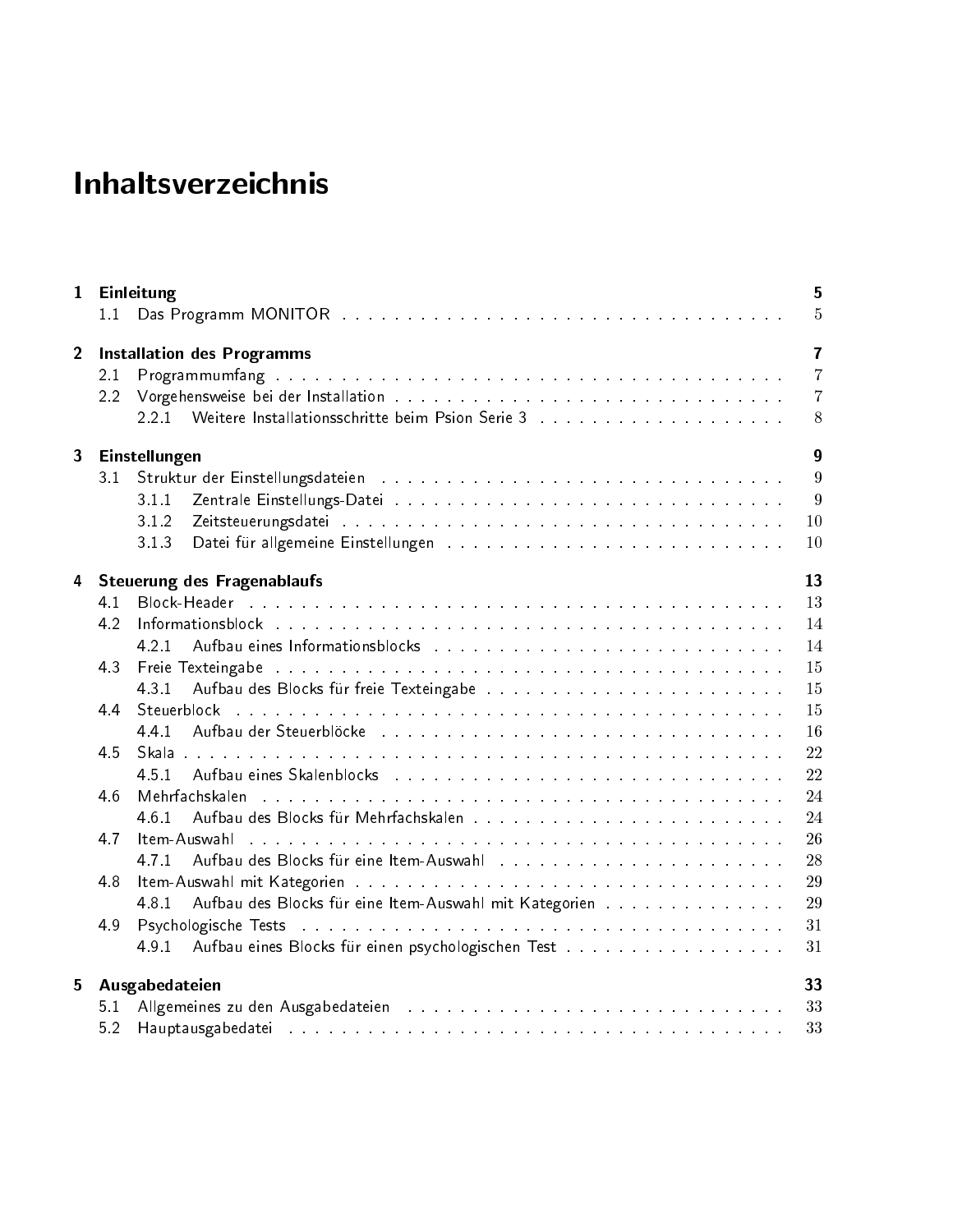|   | 53 |       |                                                                                                                                                                                                                                |     |
|---|----|-------|--------------------------------------------------------------------------------------------------------------------------------------------------------------------------------------------------------------------------------|-----|
|   | 54 |       |                                                                                                                                                                                                                                | 34  |
|   |    | 541   | - 34                                                                                                                                                                                                                           |     |
|   |    | 542   | Nr. 2: Wahlreaktionstest with a state of the state of the state of the state of the state of the state of the state of the state of the state of the state of the state of the state of the state of the state of the state of |     |
|   |    | 543   |                                                                                                                                                                                                                                | 36  |
| 6 |    |       | Spezielle Tastenkombinationen zur Bedienung                                                                                                                                                                                    | 39  |
|   |    |       |                                                                                                                                                                                                                                | -39 |
|   |    |       |                                                                                                                                                                                                                                | 39  |
|   |    |       |                                                                                                                                                                                                                                | -39 |
|   |    |       |                                                                                                                                                                                                                                | 39  |
|   |    |       |                                                                                                                                                                                                                                | 39  |
|   |    | 6.2.2 |                                                                                                                                                                                                                                | -39 |
|   | 63 |       |                                                                                                                                                                                                                                |     |
|   | 64 |       |                                                                                                                                                                                                                                |     |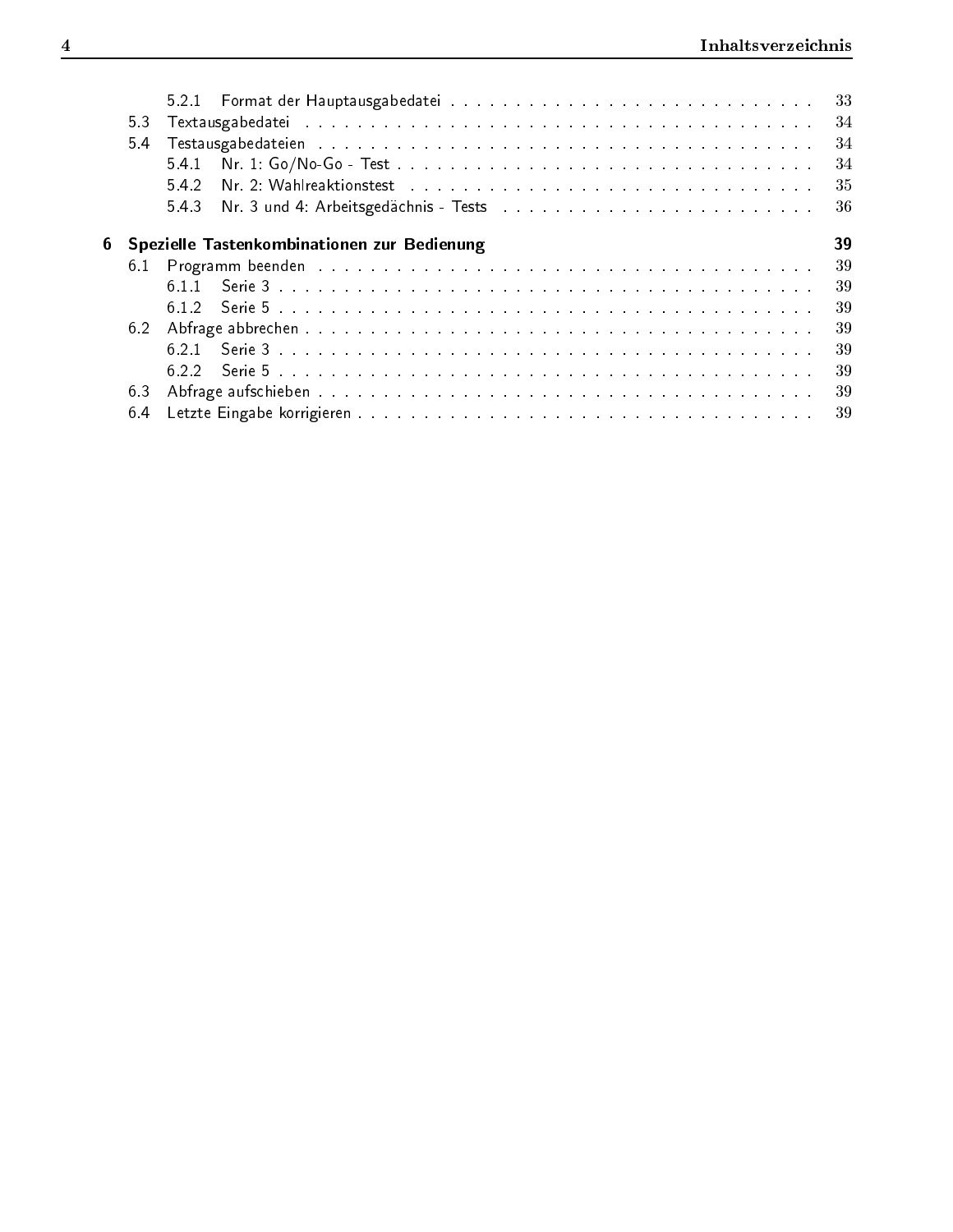# 1 Einleitung

### $1.1$ Das Programm MONITOR

Das Programm MONITOR ist ein universell und flexibel einsetzbares Hilfsmittel zur Erfassung von personenund situationsspezifischen Protokolldaten im Feld (Alltag). Im Vergleich mit üblichen Fragebögen bietet MONITOR viele Vorteile und zusätzliche Möglichkeiten:

- Abfragen mit zahlreichen Verzweigungen, in Abhängigkeit von gegebenen Antworten und/oder der Zeit, lassen sich realisieren ohne umständliches Blättern in Papierbögen.
- Der Proband wird mit Ruftönen zu festgelegten Zeitpunkten zur Eingabe aufgefordert, so dass eine zeitliche Kontrolle gewährleistet ist.
- . Neben den festen Rufzeitpunkten gibt es auch die Möglichkeit einen Ruf zur Beantwortung der Abfrage durch ein externes Gerät auszulösen (nur Serie 3).
- Es können initiierte Abfragen duch den Probanden selbst zu jeder Zeit zugelassen werden.
- . Die erfassten Daten liegen bereits in digitaler Form vor und können so leicht zur Auswertung weiterverarbeitet werden.

MONITOR wurde unter OPL (Organizer Programming Language) für PSION Taschencomputer der Serie 3 entwickelt. Die vorliegende Version 9 ist weitgehend eine Neuentwicklung unter Verwendung konzeptioneller Strukturen früherer Programmversionen, die von Dipl.-Math. G. Brügner† und Dipl.-Ing. W. Müller† entwickelt und gepflegt wurden. Mit einigen kleinen Unterschieden ist Monitor 9 auch für Geräte der Serie 5 verfugbar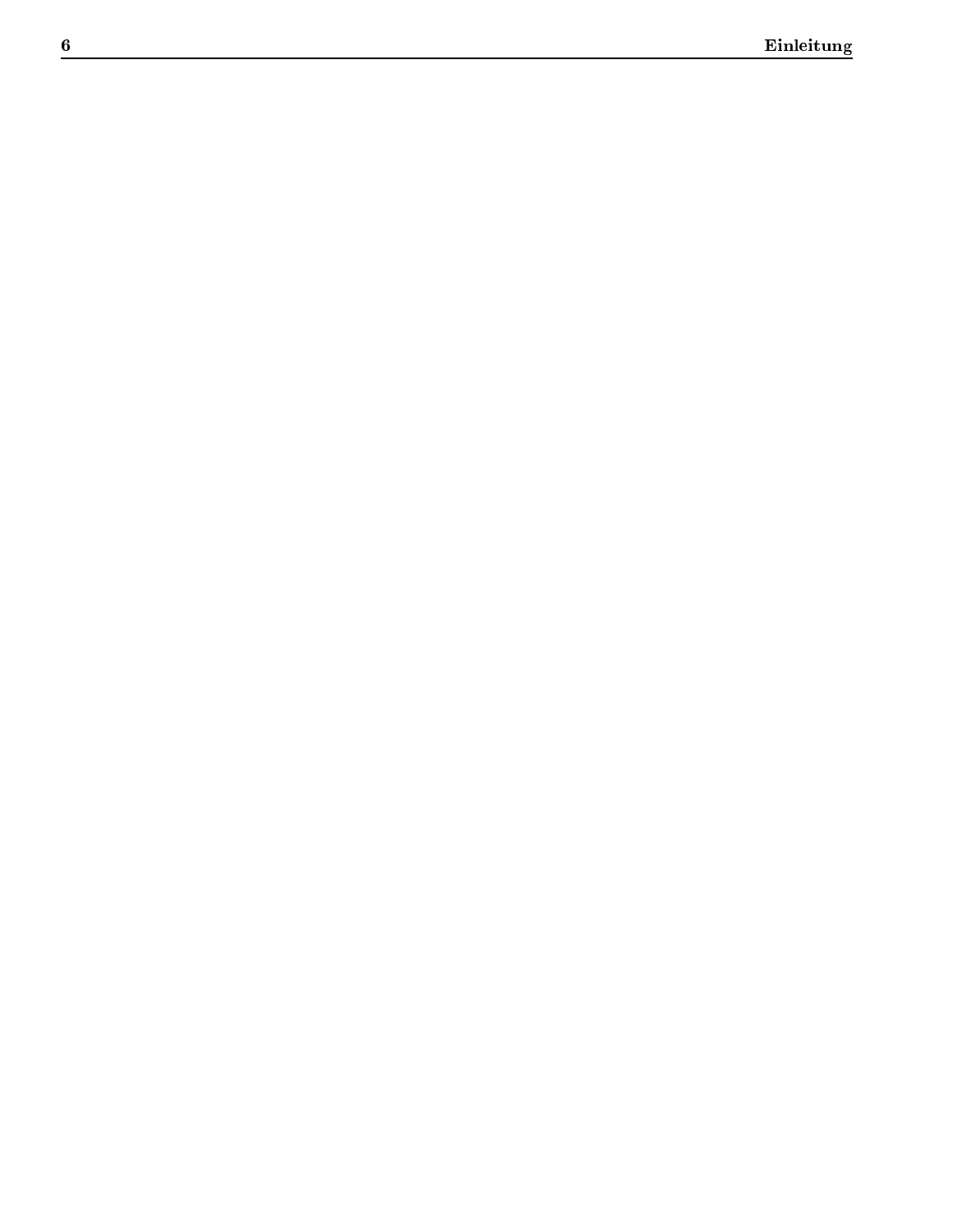## 2 Installation des Programms

### Programmumfang  $2.1$

Die folgenden Dateien gehören zu MONITOR:

| Im Verzeichnis \0P0\ | Im Verzeichnis \PIC\ | Im Verzeichnis \WWE\ |
|----------------------|----------------------|----------------------|
| Main.OPO             | Dreia2.PIC           | Ende.WVE             |
| Krempel.OPO          | Karo2.PIC            | Ruf1.WVE             |
| Intpret.0P0          | Kreis2.PTC           | Ruf2.WVE             |
| Display.0PO          | Kreuz.PIC            | Ruf3.WVE             |
| Psytest.0P0          | Kreuz2.PIC           | Warn1.WVE            |
| FahrItem.0P0         | Plus.PIC             | Warn2.WVE            |
| Install.0PO          | Plus2.PIC            |                      |
| Editor.0P0           | Quadr2.FIC           |                      |
|                      | $K$ reuz $3.$ PT $C$ |                      |
|                      | Quadvoll.PIC         |                      |
|                      | Quadleer.PIC         |                      |
|                      | Instr1.PIC           |                      |
|                      | Instr2.PIC           |                      |
|                      | MonIcon.PIC          |                      |
| Im Verzeichnis \APP\ | Im Verzeichnis       |                      |
| Monitor.OPA          | SYS\$INST.CFG        |                      |

Tabelle 2.1: Liste aller Dateien die zu MONITOR9 für Psion S3 gehören

### $2.2$ Vorgehensweise bei der Installation

Am Einfachsten ist die Installation mit PSIWin von Windows aus. Ein Doppelklick auf die .sis-Datei installiert auf dem Psion alle erforderlichen Dateien wie in Tabelle 2.1 bzw. Tabelle 2.2 angeführt. Alternativ dazu kann man aber auch auf einem Serie 5 die .sis-Datei auf den Psion transferieren und diese dort ausführen. Da MONITOR das Ein- und Ausschalten des Psions selbst steuert, muß in der Systemsteuerung das automatische Ausschalten deaktiviert werden. Bei Geräten der Serie 5 muß zusätzlich das Ein- und Ausschalten beim Öffnen bzw. Schließen, sowie beim Berühren des Bildschirms deaktiviert werden.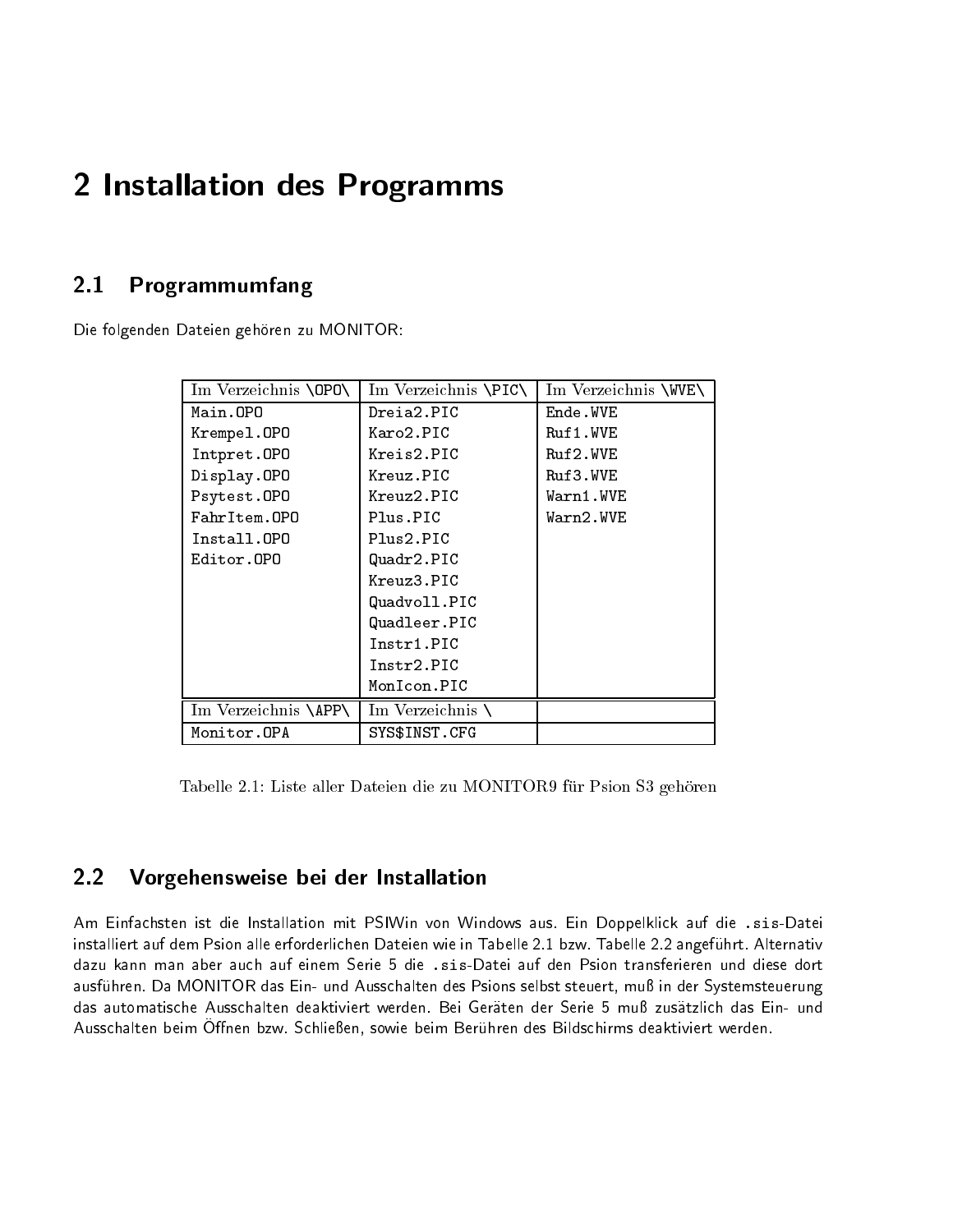| Im Verzeichnis:       | Im Verzeichnis:    | Im Verzeichnis:                |
|-----------------------|--------------------|--------------------------------|
| \Monitor\OPO\         | \Monitor\PIC\      | \Monitor\Sound\                |
| Main.OPO              | Dreia2.mbm         | Ende                           |
| Krempel.OPO           | Karo2.mbm          | R <sub>11</sub> f <sub>1</sub> |
| Intpret.OPO           | Kreis2.mbm         | Ruf2                           |
| Display.OPO           | Kreuz.mbm          | Ruf3                           |
| Psytest.OPO           | $K$ reuz $2$ . mbm | Warn1                          |
| FahrItem.0P0          | Plus.mbm           | Warn2                          |
| Install.0P0           | Plus2.mbm          |                                |
| Editor.OPO            | Quadr2.mbm         |                                |
|                       | Kreuz3.mbm         |                                |
|                       | Quadvoll.mbm       |                                |
|                       | Quadleer.mbm       |                                |
|                       | Instr1.mbm         |                                |
|                       | Instr2.mbm         |                                |
| Im Verzeichnis:       |                    |                                |
| \system\apps\monrevo\ |                    |                                |
| monrevo.app           |                    |                                |
| monrevo.aif           |                    |                                |

Tabelle 2.2: Liste aller Dateien die zu MONITOR9 für Psion S5 gehören

#### 2.2.1 Weitere Installationsschritte beim Psion Serie 3

Nachdem alle Dateien auf den Psion kopiert wurden, muß Install. OPO ausgeführt werden. Dadurch werden alle Programmsymbole, bis auf das von MONITOR selbst entfernt. Die Symboltasten werden mit Ausnahme der Systemtaste auf MONITOR umgeleitet. Weil die Systemtaste sich nicht umleiten läßt ist MONITOR bestrebt immer im Vordergrund abzulaufen. Da aber trotzdem kurz ins System gewechselt werden kann wird empfohlen die Systemtaste zusätzlich abzukleben. Wenn MONITOR läuft ist außerdem die Ausschalttaste deaktiviert, so kann der Psion nur vom Programm ausgeschaltet werden. Sollten nach Beendigung von Install.OPO nicht alle Programmsymbole (außer MONITOR) entfernt sein, so kann es einfach erneut gestartet werden.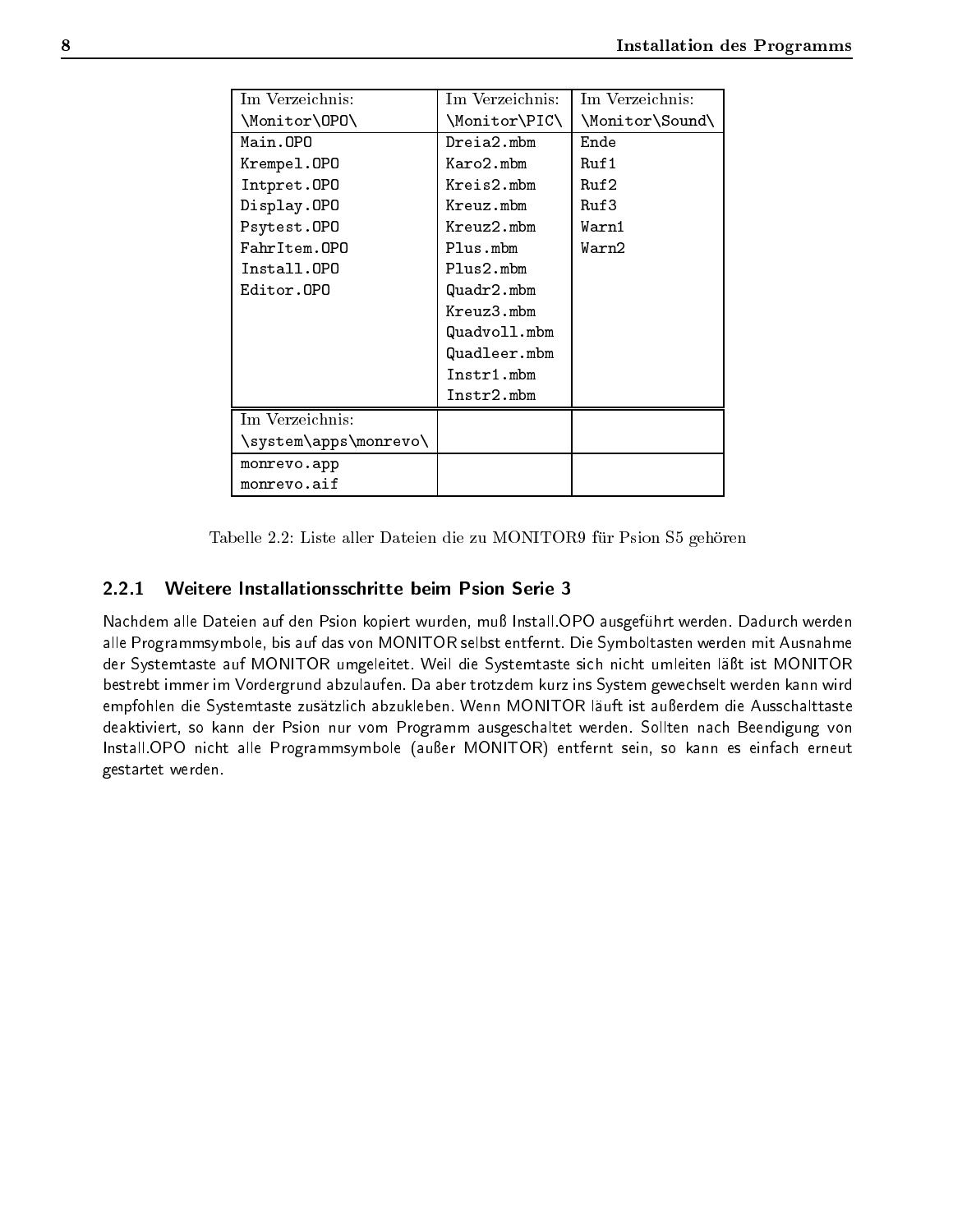## 3 Einstellungen

### $3.1$ Struktur der Einstellungsdateien

Insgesamt sind 4 Dateien zur Festlegung der Voreinstellungen sowie zur Programmablaufsteuerung notwendig. Drei dieser Dateien enthalten die eigentlichen Daten, die den Programmablauf steuern:

- 1. Zeitsteuerungsdatei
- 2. Fragensteuerungsdatei
- 3. Datei für allgemeine Einstellungen

Alle Einstellungs- und Steuerungsdateien sind einfache Textdateien die sich mit einem Editor erstellen und bearbeiten lassen.

#### $3.1.1$ Zentrale Einstellungs-Datei

Die vierte Datei, zentrale Einstellungs-Datei genannt, enthält Name und Pfad der drei Steuerungs- und Einstellungsdateien in der oben dargestellten Reihenfolge. Diese hierarchische Struktur, erlaubt auf einem Psion mehrere, unterschiedliche Programm-Settings zur Verfügung zu haben und diese beim Programmstart mit der Auswahl einer Datei zu laden. Unmittelbar nach dem Programmstart wird der Anwender aufgefordert, diese zentrale Einstellungs-Datei zu wählen. Dabei werden alle Dateien mit der Endung. par im Verzeichnis \OPD\ (Serie3), bzw. C: \ (Serie5), des Psion angeboten und können mit den Pfeiltasten ausgewählt werden.

In den Eingabe-Dateien sind für jeden Parameter eine bestimmte Anzahl von Spalten vorgesehen, die nicht überschritten werden darf. Zwischen den Werten ist jeweils ein Leerzeichen zur optischen Trennung vorgesehen. Für alle Eingabe-Dateien wird empfohlen, die Werte mit allen führenden Nullen in den dafür



Abbildung 3.1: Beispiel für die zentrale Einstellungs-Datei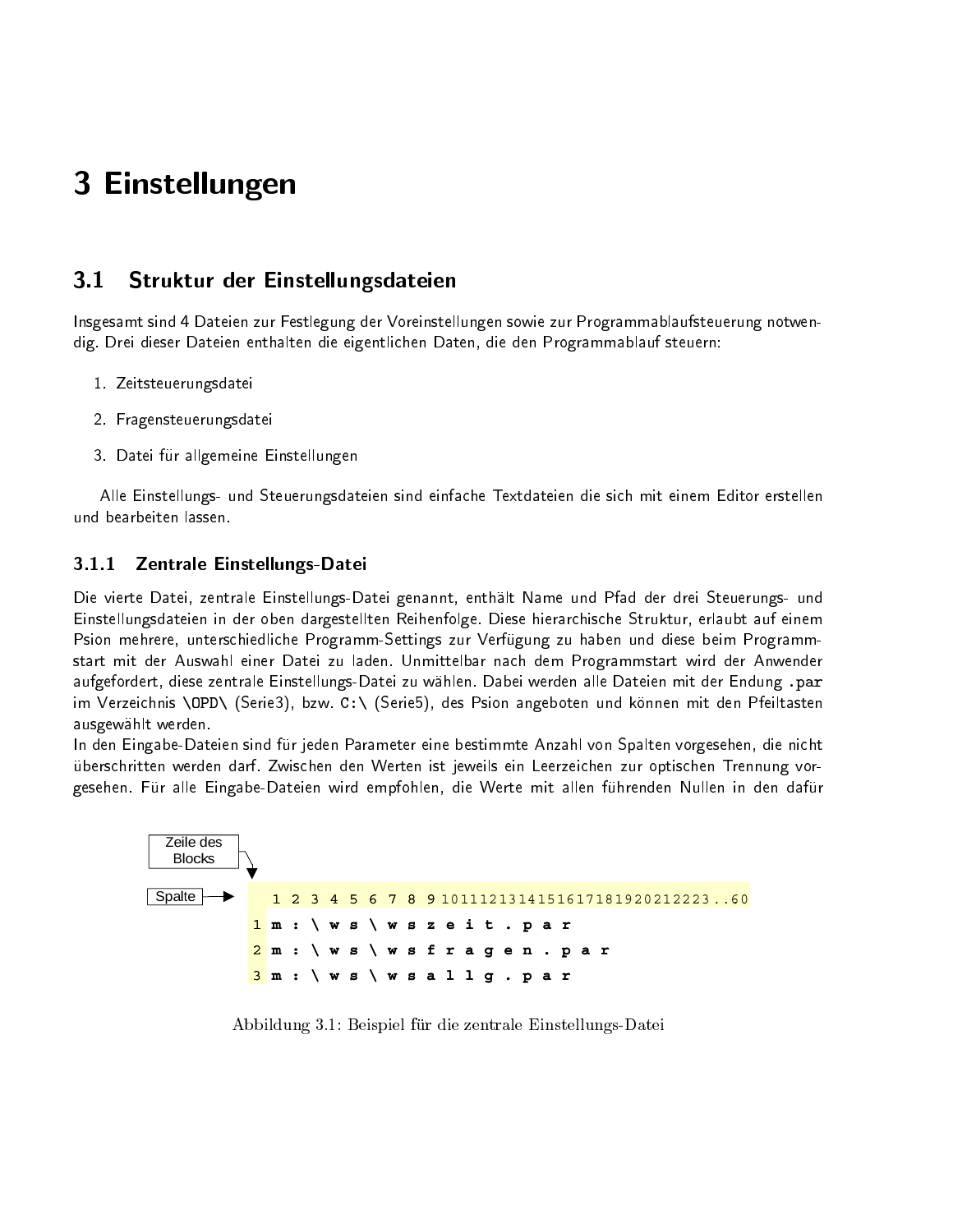vorgesehenen Spalten einzutragen. Dies trägt zur Übersichtlichkeit bei und hilft dadurch Fehler zu vermeiden.

Ebenfalls um die Übersichtlichkeit zu verbessern, können in alle Eingabe-Dateien an beliebigen Stellen Leerzeilen oder Kommentarzeilen eingefügt werden. Kommentarzeilen beginnen mit dem Zeichen # in der 1. Spalte. Die Zeilenlänge ist generell für alle Eingabe-Dateien auf maximal 60 Zeichen beschränkt.

#### $3.1.2$ Zeitsteuerungsdatei

In dieser Datei werden die Rufzeitpunkte festgelegt. Zusätzlich lassen sich einige Optionen den zeitlichen Ablauf der Rufe betreffend einstellen:

Neben den programmierten Rufzeitpunkten kann dem Probanden die Möglichkeit eingeräumt werden, zu jeder Zeit durch drücken der ESC-Taste, auch selbst eine Abfrage zu initiieren. Eine solche Abfrage wird in der Ausgabedatei mit einem "S" gekennzeichnet. Zusätzlich kann auch ein externes Gerät als Auslöser für einen Ruf zur Abfrage zugelassen werden (nur Serie 3). Derartige Abfragen sind in der Ausgabedatei mit einem "V" gekennzeichnet. In diesem Betriebsmodus hat der Proband nach dem Drücken der ESC-Taste die Wahl einerseits eine Abfrage zu starten oder andererseits dem Programm die Nachtruhe mitzuteilen. Während dieser Zeit werden alle externen Signale für einen Ruf zur Abfrage ignoriert. Die Nachtruhe endet automatisch mit der nächsten Abfrage welche programmgemäß oder durch den Probanden ausgelöst worden sein kann.

Um zu verhindern daß kurzfristig auf eine nichtprogrammierte Abfrage eine programmgemäße folgt, kann eine minimale Zeitdifferenz angegeben werden. Wird nach Ende einer Abfrage dieser Wert bis zum nächsten Rufzeitpunkt unterschritten, so wird dieser Rufzeitpunkt übersprungen.

### 1 Zeile:

**Spalte 1-3:** Anzahl der Rufzeitpunkte ( $\equiv n$ )  $0 \le n \le 700$ , (3-stellig)

Spalte 5-8: Minimales Zeitintervall in Sekunden welches zwischen der letzten Abfrage und dem nächsten Rufzeitpunkt liegen soll, (4-stellig).

**Spalte 10**: Betriebsmodus der Zeitsteuerung (1-stellig)

- $0 \leftrightarrow$  Die Abfragen werden ausschliesslich zu den vorgegebenen Rufzeitpunkten gestartet.
- $1 \leftrightarrow$  Der Proband kann neben den festen Rufzeitpunkten selbst eine Abfrage initiieren.
- $2 \leftrightarrow$  Wie (1), zusätzlich kann auch ein externes Gerät einen Ruf zu Abfrage auslösen
- $3 \leftrightarrow$  Wie (2), jedoch ohne Nachtruhefunktion.

2. bis  $(2+(n-1))$ . Zeile: Hier stehen die gewünschten Rufzeitpunkte.

Spalte 1-2: Ruftag, 00 ist der Tag an dem das Programm gestartet wird, (2-stellig) Spalte 4-11: Uhrzeit in der Form HH: MM:SS.

#### $3.1.3$ Datei für allgemeine Einstellungen

In dieser Datei werden zunächst die im Dateikopf der Hauptausgabedatei gewünschten Einträge festgelegt. Hier können frei, den Probanden oder die Untersuchung betreffende, kurze Fragen (Attribute) eingetragen werden, die dann beim Programmstart beantwortet werden (z.B. Geschlecht oder Alter).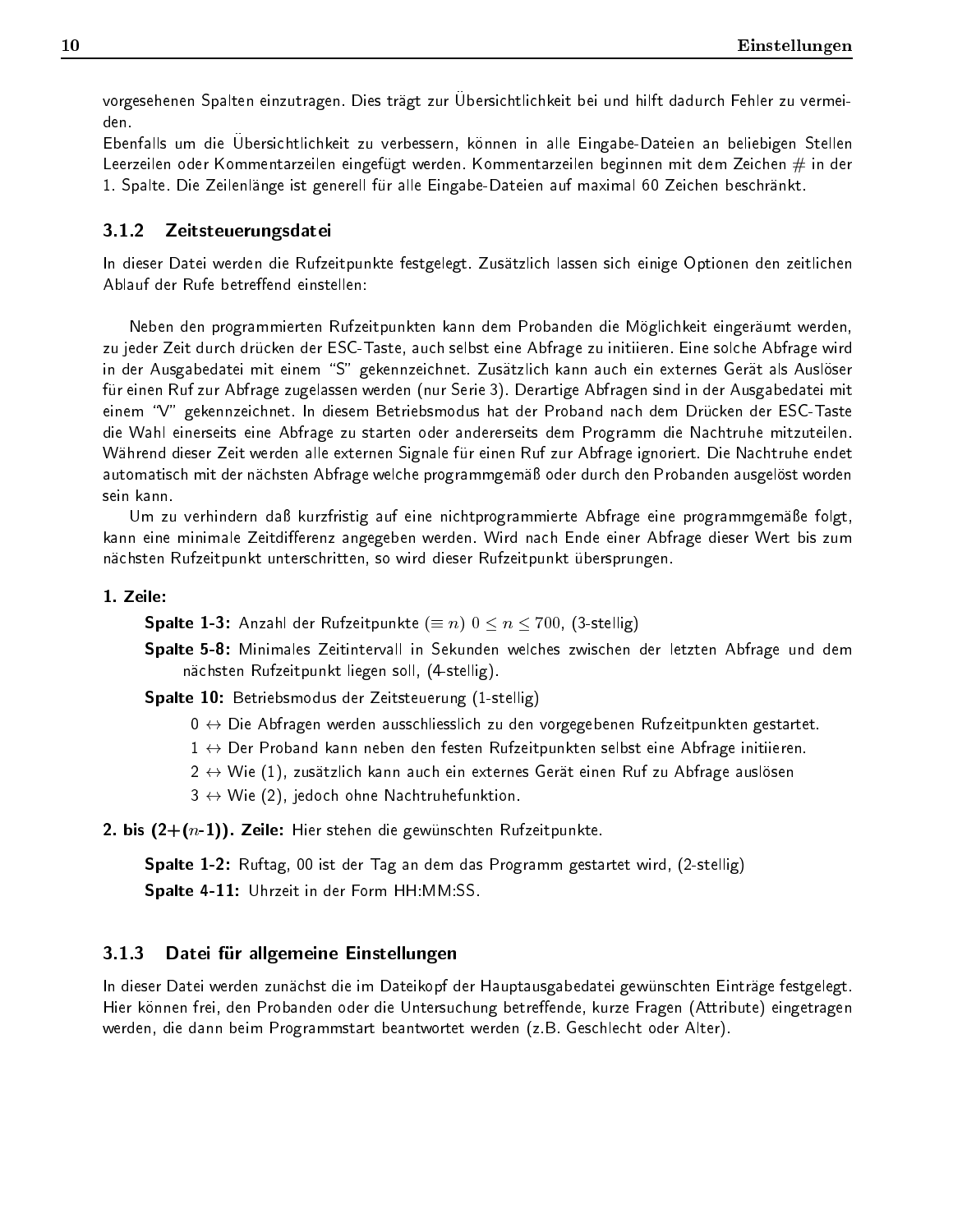| Zeile des<br><b>Blocks</b> |     |      |  |  |      |  |                |                                                      |  |
|----------------------------|-----|------|--|--|------|--|----------------|------------------------------------------------------|--|
| Spalte                     |     |      |  |  |      |  |                | 1 2 3 4 5 6 7 8 9 1011121314151617181920212223<br>60 |  |
|                            |     | 1005 |  |  | 0020 |  | $\blacksquare$ |                                                      |  |
|                            | 200 |      |  |  |      |  | 0.9:0.0:0.0    |                                                      |  |
|                            | 300 |      |  |  |      |  | 16:30:00       |                                                      |  |
|                            | 400 |      |  |  |      |  | 22:45:00       |                                                      |  |
|                            | 501 |      |  |  |      |  | 11:00:00       |                                                      |  |
|                            | 605 |      |  |  |      |  | 23:00:00       |                                                      |  |

Abbildung 3.2: Beispiel einer Zeitsteuerdatei

Unabhängig von diesen Fragen wird beim Programmstart immer nach einer Personen-Nummer gefragt, welche an das in dieser Datei festgelegte Präfix (maximal 4 Zeichen) angehängt wird. Außerdem kann das Verzeichnis in dem die Ausgabadateien liegen sollen angegeben werden.

Wird ein Rufzeitpunkt erreicht, so wird mindestens drei mal akustisch zu Starten der Abfrage aufgerufen. Dafür können Wiederholungen, Wartezeiten und verschiedene Rufklänge gewählt werden, die hier festgelegt werden

Sollte während einer Abfrage auf eine Frage zu lange nicht geantwortet werden, so fordert das Programm zwei mal auch hier akustisch zur Eingabe auf, bis nach den hier festgelegten Zeitintervallen die Abfrage abgebrochen wird.

- 1. Zeile: Spalte 1: Anzahl der Attribute des Probanden ( $\equiv n$ ), die beim Programmstart eingegeben werden und im Kopf der Ausgabedatei erscheinen sollen, maximal 9.
- 2. bis  $(n + 1)$ . Zeile, falls  $n > 0$ : Fragentexte für die Attribute.
- $(2+n)$ . Zeile: Präfix und Pfad für die Ausgabedateinamen. Der Pfad kann beleibig eingestellt werden. Die angegebenen Verzeichnisse müssen existieren. Die Ausgabedateien werden dann im angegebenen Verzeichnis unter den Namen: Präfix Versuchspersons-nummer.dat für die Hauptausgabedatei, Präfix Versuchspersons-nummer.txt für die Texteingaben und Präfix Versuchspersons-nummer.tst für die Ergebnisse des Tests gespeichert.
- $(3+n)$ . Zeile: Abfolge der Ruftone
	- Spalte 1-4: Wartezeit nach dem ersten Rufton in Sekunden
	- Spalte 5-8: Wartezeit nach dem zweiten Rufton in Sekunden

Spalte 9-12: Wartezeit nach dem dritten Rufton in Sekunden

Spalte 13-16: Anzahl der Wiederholungen der drei Ruftöne

 $(4+n)$ . Zeile: Abfolge der Töne zur Eingabeaufforderung

Spalte 1-4: Wartezeit in Sekunden bis zur ersten akustischen Aufforderung zur Eingabe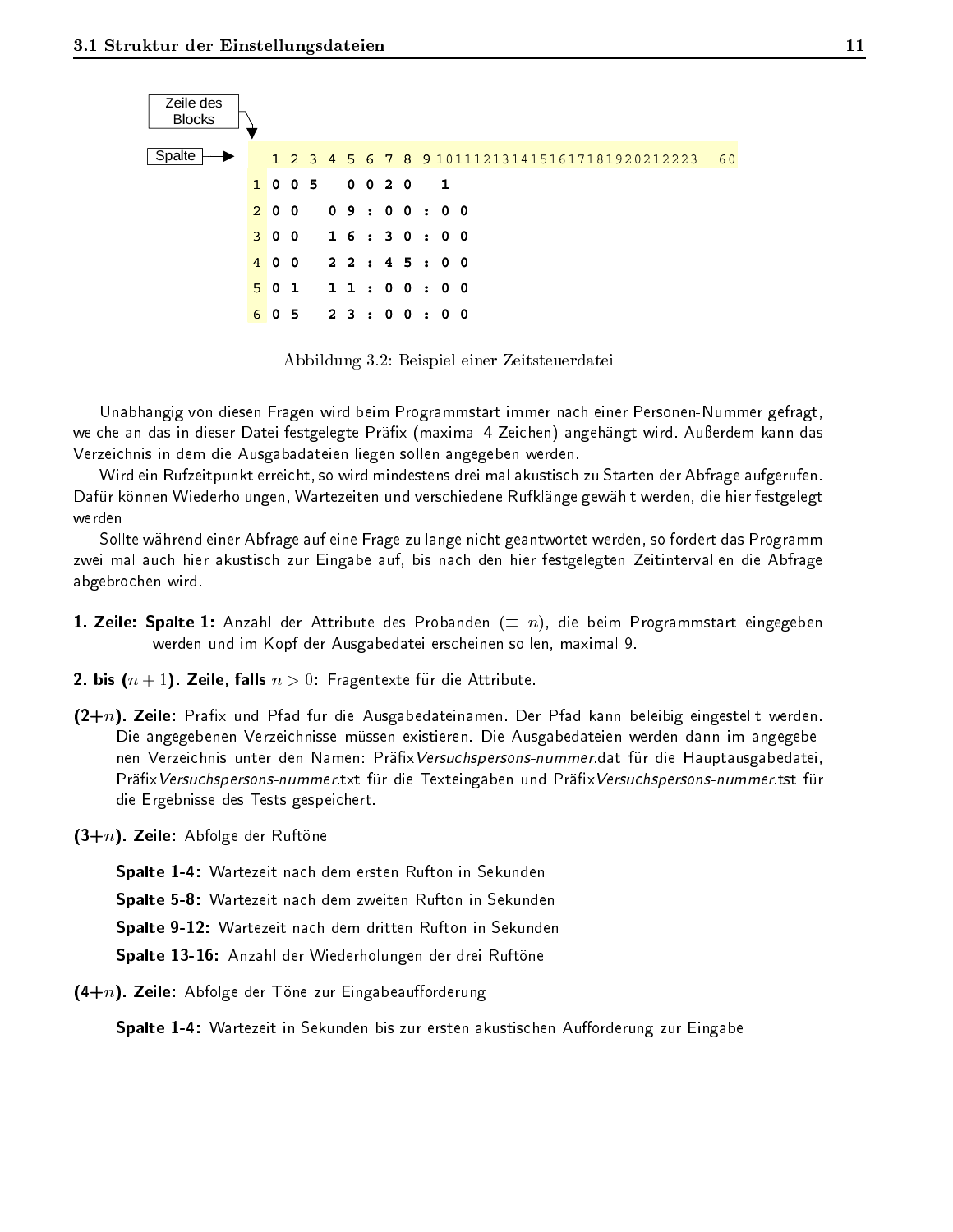Spalte 5-8: Wartezeit bis zur zweiten Aufforderung zu Eingabe

Spalte 9-12: Wartezeit nach der zweiten Aufforderung bis zur Aufgabe der Abfrage.

 $(5+n)$ . Zeile: Wahl der Ruflaute

Spalte 1: Einstellungen für den 1. Ruflaut

- $0 \leftrightarrow$  Ruflaut mit Pieptonen
- $1 \leftrightarrow$  Ruflaut mit Sprache (ruf1.wve), 4 mal lauter werdend
- $2 \leftrightarrow$  Ruflaut mit "Fanfare", 4 mal lauter werdend
- $3 \leftrightarrow$  Ruflaut mit Pieptonen, aber tiefere Frequenz
- Spalte 3: Einstellungen für den 2. Ruflaut
	- $0 \leftrightarrow$  Ruflaut mit Pieptönen
	- $1 \leftrightarrow$  Ruflaut mit Sprache (ruf2 wve), 4 mal laut

Spalte 5: Einstellungen für den 3. Ruflaut

- $0 \leftrightarrow$  Ruflaut mit Pieptonen
- $1 \leftrightarrow$  Ruflaut mit Sprache (ruf3, wve), 4 mal laut
- Spalte 7: Einstellungen für die 1. Aufforderung zur Eingabe
	- $0 \leftrightarrow$  Aufforderung mit Pieptonen
	- $1 \leftrightarrow$  Aufforderung mit Sprache (warn1.wve), 1 mal laut
- Spalte 9: Einstellungen für die 2. Aufforderung zur Eingabe
	- $0 \leftrightarrow$  Aufforderung mit Pieptonen
	- $1 \leftrightarrow$  Aufforderung mit Sprache (warn2 wve), 1 mal laut

Spalte 11-12: Anzahl der Tonsprünge (empfohlen: 8)

**Spalte 14-15:** Tonlänge der einzelnen Töne in  $\frac{1}{32}$ -stel Sekunden (empfohlen: 4)



Abbildung 3.3: Beispiel einer allgemeinen Einstellungsdatei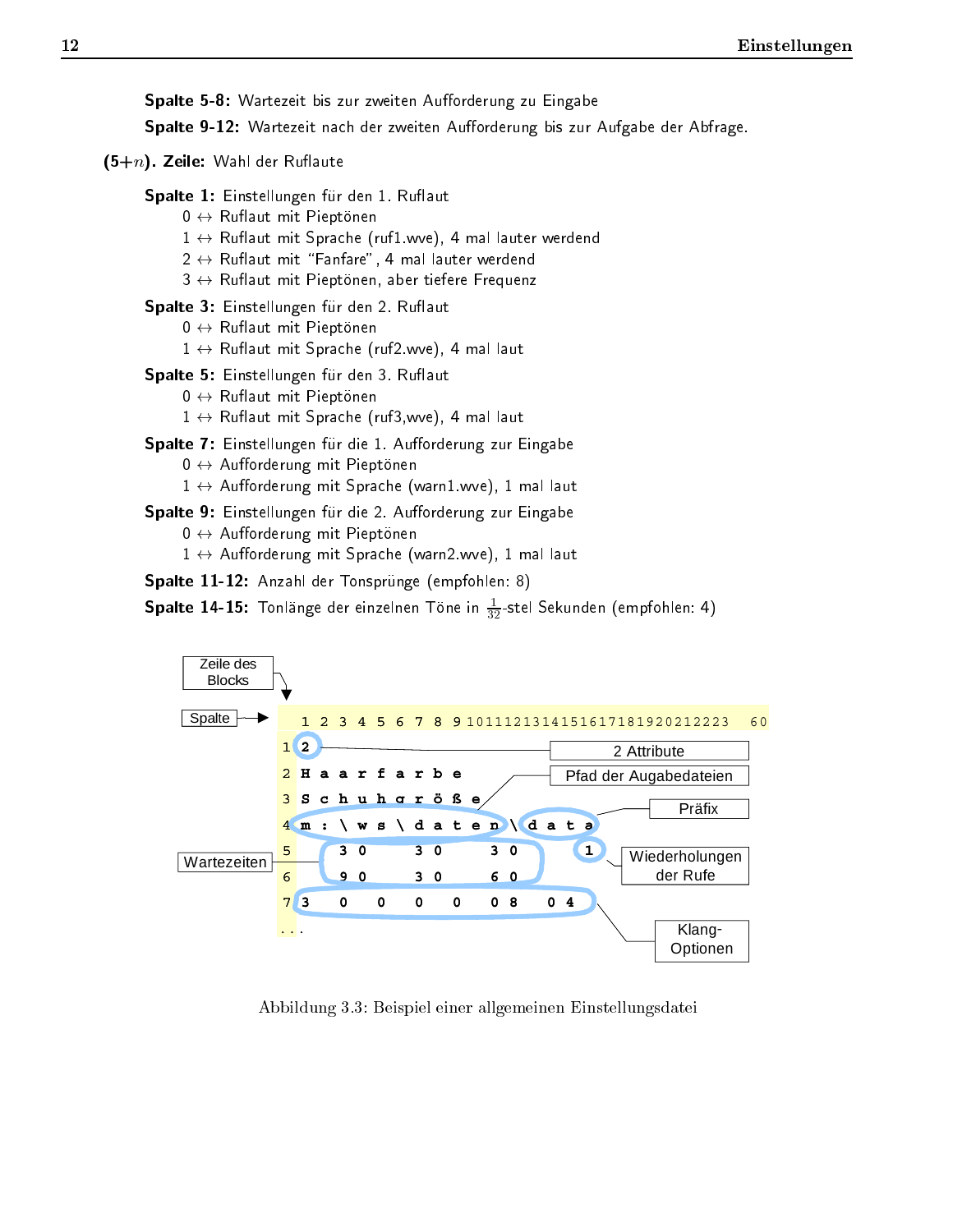## 4 Steuerung des Fragenablaufs

Die Abfolge der Fragen als auch die Fragen selbst werden in der Fragensteuerungsdatei festgelegt. Diese Datei wird zur Programmlaufzeit interpretiert und muss vom Anwender nach bestimmten Regeln erstellt werden.

Die Fragensteuerungsdatei setzt sich aus Blöcken zusammen, deren Anzahl durch die Speicherkapazität des PSION begrenzt ist. Grundsätzlich sind vier Arten von Blöcken zu unterscheiden.

- 1. Information für den Probanden
- 2. Steuerung der Fragenabfolge
- 3 Frage
- 4 Tests

Die Antworten auf Blöcke der Art Frage werden je nach Typ des Fragenblocks in eine oder mehrere dreistellige Zahlen kodiert und gespeichert (vgl. Abschnitt 5.2). Die Zuordnung der Fragen zu den Antworten erfolgt mittels Vergabe von Fragennummern. Die Vergabe der Fragennummern ist dem Anwender überlassen. Sie müssen im Intervall [1, 123] liegen. Fragennummern dürfen für verschiedene Fragen nicht mehrfach vergeben werden. MONITOR gibt für mehrfach vergebene Fragennummern eine Warnung aus.

Die Fragensteuerungsdatei muß immer mit der Sprungmarke ->Ende############# in der letzten Zeile enden.

#### $4.1$ **Block-Header**

Die einzelnen Blöcke beginnen immer mit den beiden folgenden Zeilen:

1. Zeile: Sprungmarke (Label)

Spalte 1-2: ->, zur programminternen Kennunung eines Blockanfangs

Spalte 3-10: Labeltext mit 8 Zeichen Länge.

Als Text für die Sprungmarke sind alle Zahlen und Buchstaben zulässing. Der Rest der Zeile wird ignoriert

2. Zeile: Typkennung

Spalte 1-2: an diesem Code mit maximal 2 Ziffern entscheidet sich der weitere Aufbau des Blocks.

Ein Beispiel hierfür zeigt Abbildung 4.1. Im Folgenden werden diese beiden Zeilen mit "Header" bezeichnet, und der weitere strukturelle Aufbau der einzelnen Blocktypen wird mit Hilfe von Beispielen beschrieben.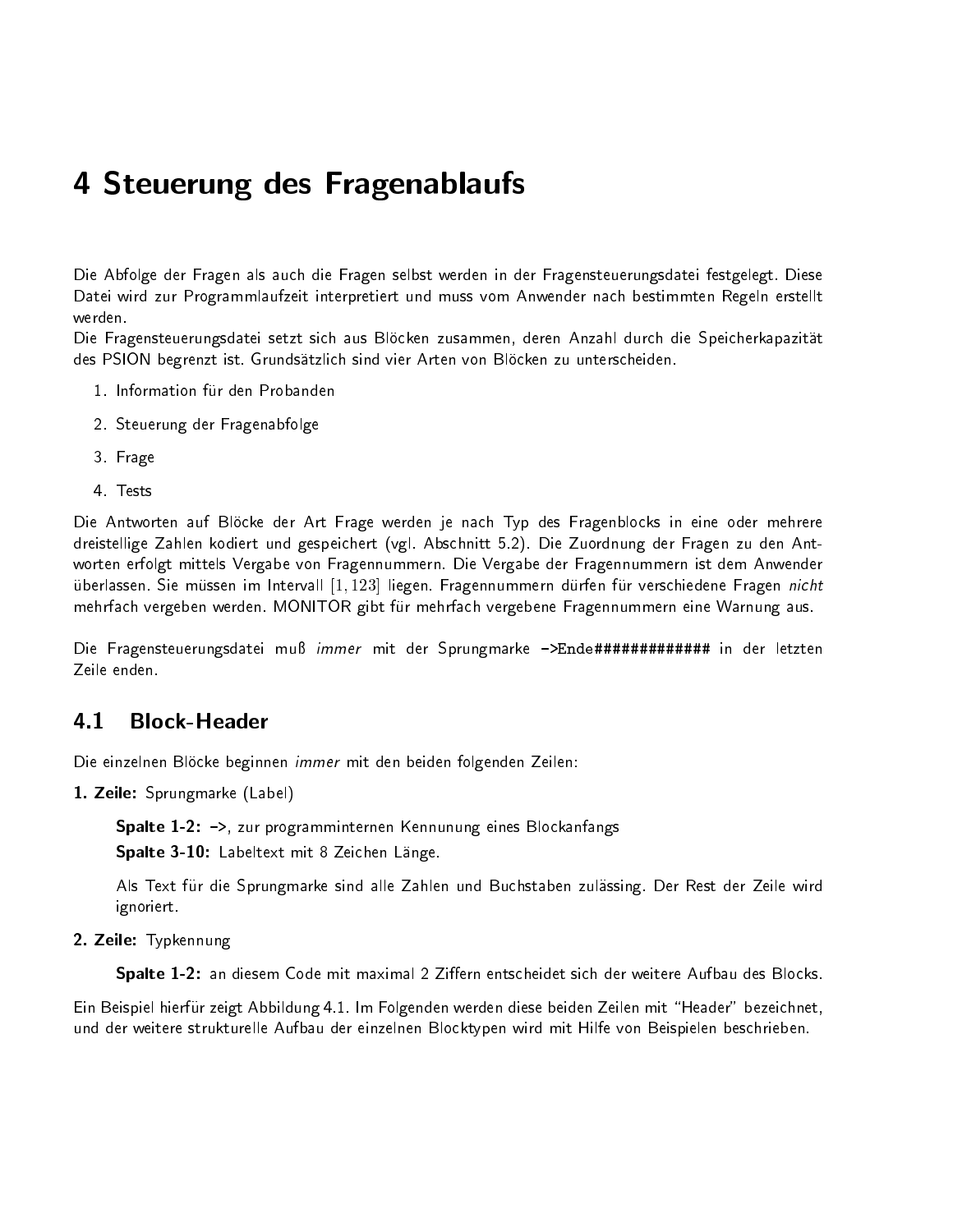

Abbildung 4.1: Header bestehend aus Label und Blocktyp

#### $4.2$ **Informationsblock**

Dieser Block öffnet ein Textfeld auf dem Display des PSION mit vorgegebenem Inhalt zur Information des Probanden.

#### $421$ Aufbau eines Informationsblocks

- 1.-2. Zeile: Header mit Typ 01
- **3. Zeile:** Zeilenanzahl ( $\equiv n$ ) und Gestaltung des Infotextes

Spalte 1: Textzeilen (maximal 7)

Spalte 3: Formatierung des Textes.

- $1 \leftrightarrow$  rechtsbundig
- $2 \leftrightarrow$  linksbundig
- $3 \leftrightarrow$  zentriert
- 4. bis  $(3+n)$ . Zeile: Informationstext, maximal 60 Zeichen/Zeile

 $(4+n)$ . Zeile: Darstellungszeit mit Optionen

- Spalte 1-2: Darstellungszeit in Sekunden, maximal 99. Das Programm zeigt die Information dann für die eingestellte Zeit in Sekunden an, falls der Proband nicht vorher mit "Enter" die Kenntnisnahme bestätigt. Wird 0 Sekunden angegeben, so wartet das Programm auf eine Bestätigung des Probanden mit Enter. Wenn dieser nicht reagiert, wird gemäss der Parameter in der Datei für allgemeine Einstellungen zur Eingabe aufgefordert, bis die Abfrage abgebrochen wird.
- Spalte 3: Wird hier ein "w" angegeben, so wird die Information grundsätzlich für die angegebene Zeit angezeigt und kann nicht vorzeitig "weggedrückt" werden.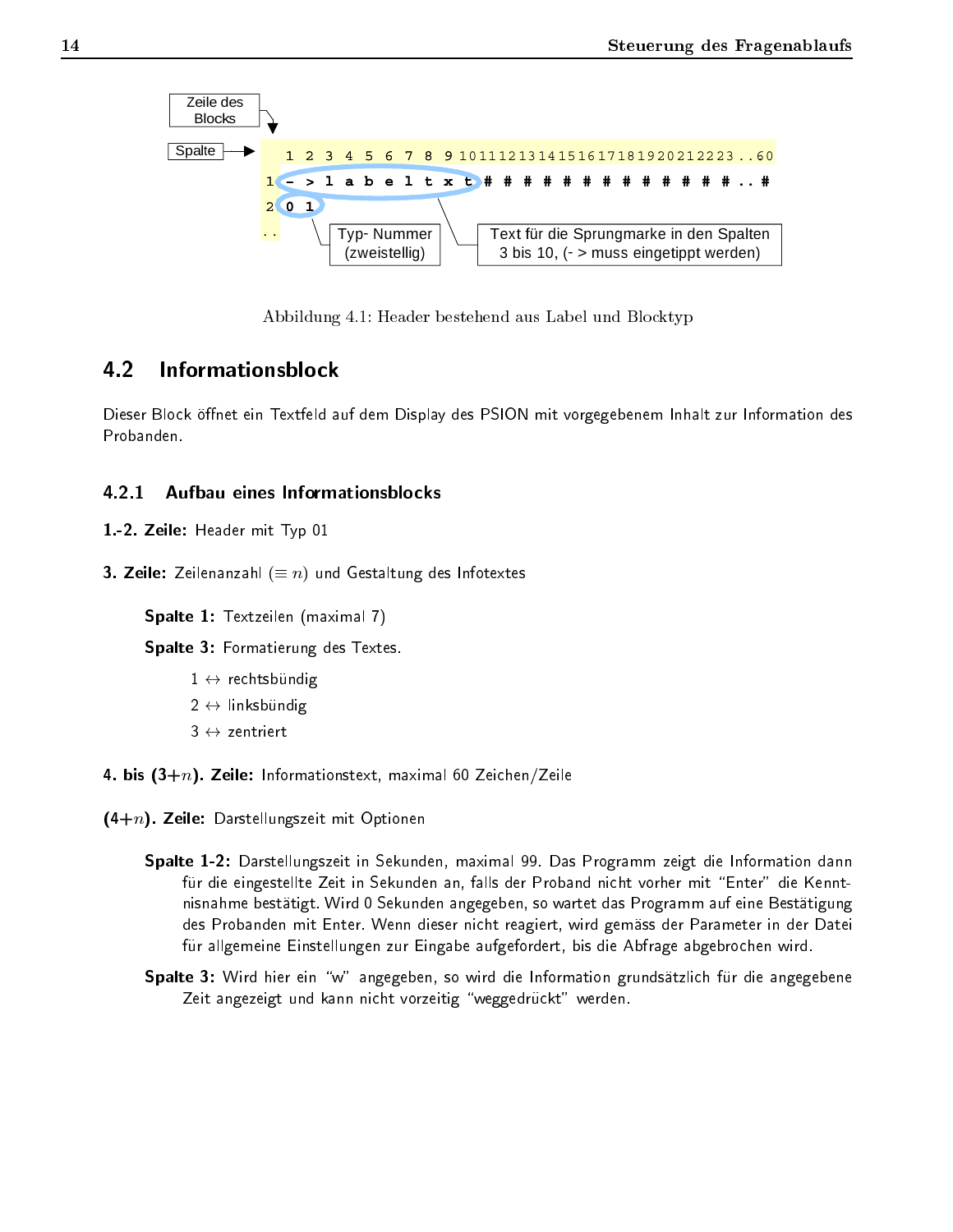

Abbildung 4.2: Beispiel für einen Infoblock

#### **Freie Texteingabe**  $4.3$

Hier bekommt der Proband die Gelegenheit in freier Wortwahl zu antworten. Dazu erscheint auf dem Display des PSION unterhalb des Fragentextes ein Eingabefeld. Die Länge des Eingabetextes ist auf die Größe des Feldes beschränkt.

#### $4.3.1$ Aufbau des Blocks für freie Texteingabe

- 1.-2. Zeile: Header mit Typ 02
- 3. Zeile: Spalte 1-3: Fragennummer
- 4. Zeile: Zeilenanzahl und Gestaltung des Fragentextes
	- Spalte 1: Textzeilen (maximal 7)

Spalte 3: Formatierung der Frage

- $1 \leftrightarrow$  rechtsbundig
- $2 \leftrightarrow$  linksbundig
- $3 \leftrightarrow$  zentriert
- 5. bis  $(4+n)$ . Zeile: Fragentext

Ein Beispiel hierfür ist Abbildung 4.3 zu entnehmen.

#### 4.4 **Steuerblock**

Mit Steuerblöcken kann die Abfolge der Fragen beeinflusst werden. Mit Ihrer Hilfe lassen sich Verzweigungen und Sprünge in der Fragensteuerdatei formulieren. Steuerblöcke können aufgrund folgender Bedingungen den Ablauf der Fragen verzweigen: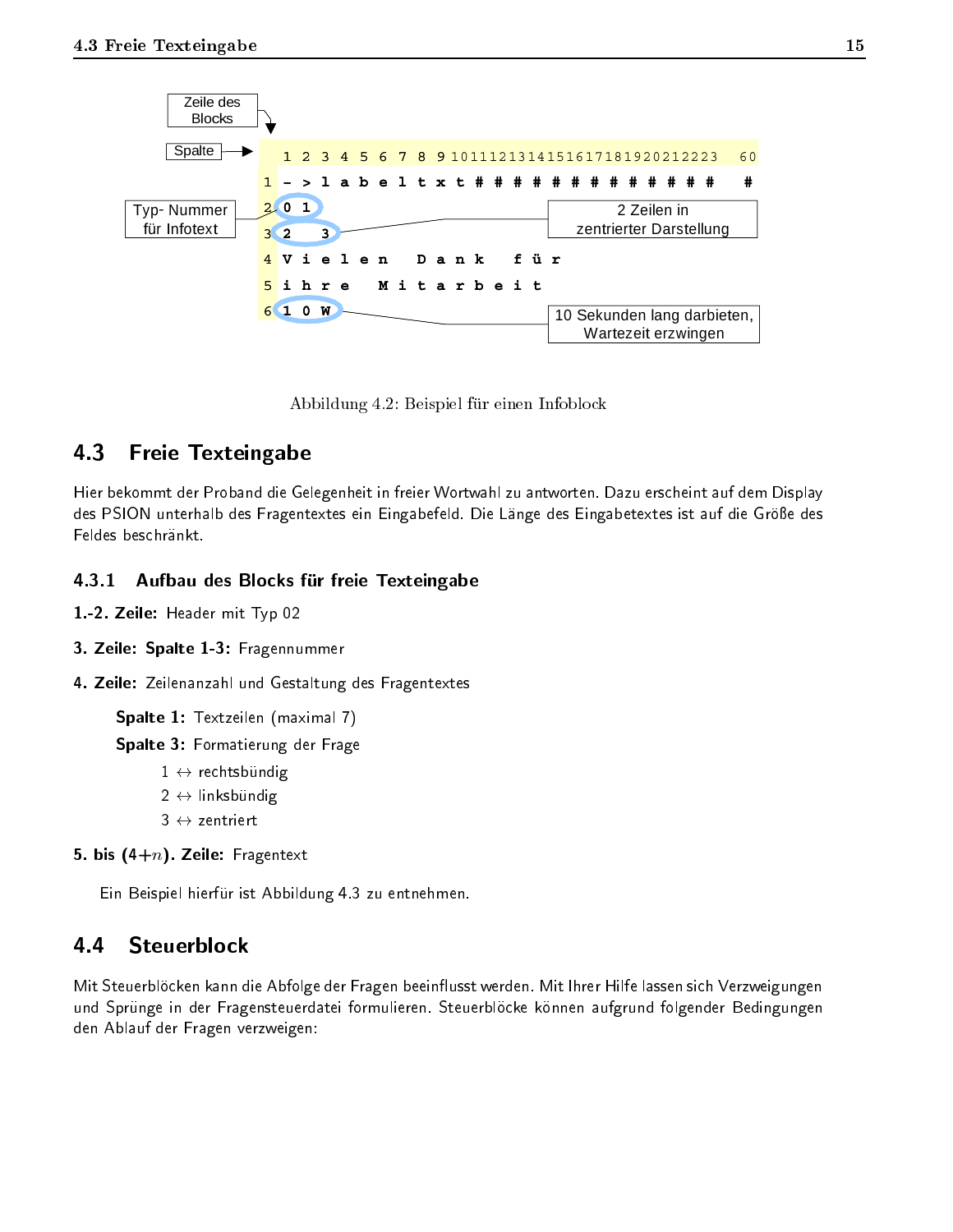

Abbildung 4.3: Beispiel für einen Block zur freien Texteingabe

- 1. Unbedingte Sprünge: Es wird in jedem Fall ein Sprung zum Block mit dem Label der angegebenen Zieladresse ausgeführt. (Dieser Typ kann bei komplexen Fragenabläufen erfoderlich werden.) Beispiel dafür zeigen die Abbildungen 4.4 und 4.12.
- 2. Zeitlich bedingte Sprünge: Eine Verzweigung im Fragenablauf kann hiermit aufgrund der Uhrzeit formuliert werden. Ein Beispiel kann Abbildung 4.5 entnommen werden.
- 3. Interaktiv bedingte Sprünge: Verzweigungen im Fragenablauf aufgrund bereits gegebener Antworten. Hier können gespeicherte Antworten mit einem absoluten Wert verglichen werden, oder auch gespeicherte Antworten miteinander. Dafür stehen alle Antworten der letzten 19 Abfragen zur Verfügung. Liegt für eine im Steuerblock formulierte Bedingung eine Antwort noch nicht vor, so gilt die Bedingung als nicht erfüllt. Beispiele sind den Abbildungen 4.6 und 4.7 zu entnehmen.
- 4. Sprünge in Abhängigkeit von der Anzahl der Abfragen: Die Abfragenduchläufe werden mit der 1 beginnend gezählt. Abhängig von dieser Größe können Verzweigungen festgelegt werden. Dabei spielt es keine Rolle ob bei einer Abfrage alle Fragen bis zum Ende beantwortet wurden. Ein Beispiel dazu zeigt Abbildung 49.

Trifft die Bedingung zu, so springt das Programm zu dem Block mit dem Label das im Steuerblock als Sprungziel angegeben ist. Falls die Bedingung nicht zutrifft, wird der nachfolgende Block in der Fragensteuerdatei bearbeitet. Rücksprünge innerhalb der Fragensteuerdatei sind möglich. Es ist darauf zu achten, dass keine Endlosschleifen entstehen können und alle Sprungziel-Labels existieren. Da das Programm gegen Abbruch gesichert ist, bleibt in solch einem Fall nur die Möglichkeit den Psion zurückzusetzten (RESET), um das Programm zu stoppen.

#### 4.4.1 Aufbau der Steuerblöcke

- 1.-2. Zeile: Header mit Typ 00
- 3. Zeile: Formulierung der Bedingung und Sprungziel. Diese Zeile hat je nach Art der Bedingung unterschiedlichen Aufbau.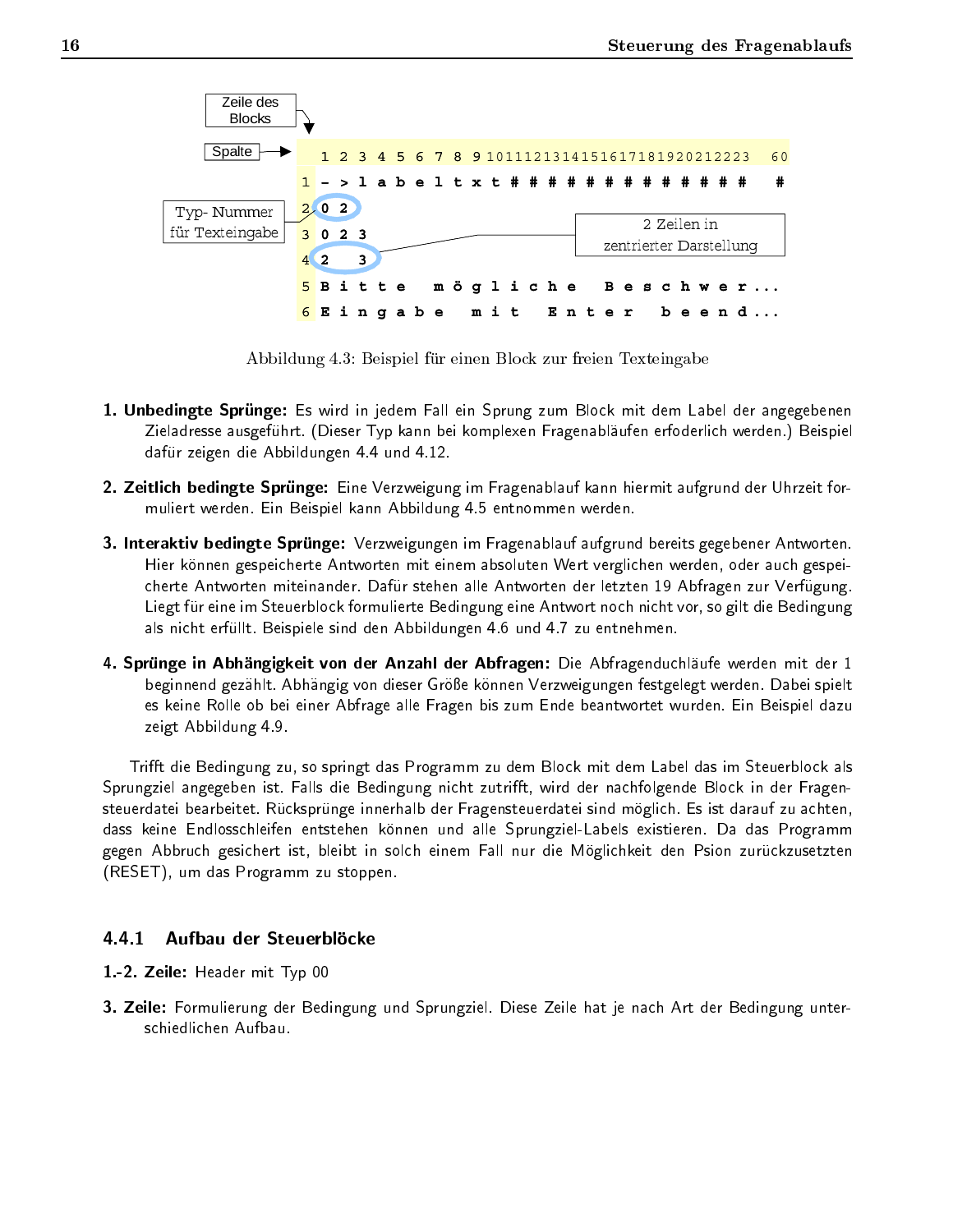

Abbildung 4.4: Beispiel für einen unbedingten Sprung

### **Unbedingter Sprung**

Spalte 1: "!" zur programminternen Kennung für einen unbedingten Sprung Spalte 3-10: Sprungziel-Text (8 Zeichen)

Beispiel: Abbildung 4.4.

### Zeitabhängiger Sprung

Spalte 1: ">" oder "<" je nachdem, ob vor oder nach der angegebene Zeit gesprungen werden soll

Spalte 3-4: Tag von dem an oder vor dem der Sprung ausgeführt werden soll (2-stellig). 00 lst der Tag an dem das Programm gestartet wurde (siehe auch Abschnitt 3.1.2). Wird hier XX eingetragen so gilt die Bedingung täglich.

Beispiel: Abbildung 4.5

### Sprung in Abhängigkeit einer gegebenen Antwort

- Spalte 1-3: Anzahl der Abfragen, die die Frage zurück liegt, mit der verglichen werden soll. 000 bedeutet also den aktuellen Abfragedurchlauf, maximal 019, mit führenden Nullen (3-stellig) eintragen.
- Spalte 5-7: Fragennummer mit der verglichen werden soll

Spalte 9: ">", "<" oder "=", als Vergleichsoperator

Spalte 11: "(" zur programminternen Erkennung eines Absolutwertes

Spalte 12-14: Vergleichswert

Spalte 15: ")"

Spalte 17-24: Sprungziel-Text (8 Zeichen)

Beispiel: siehe Abbildung 4.6.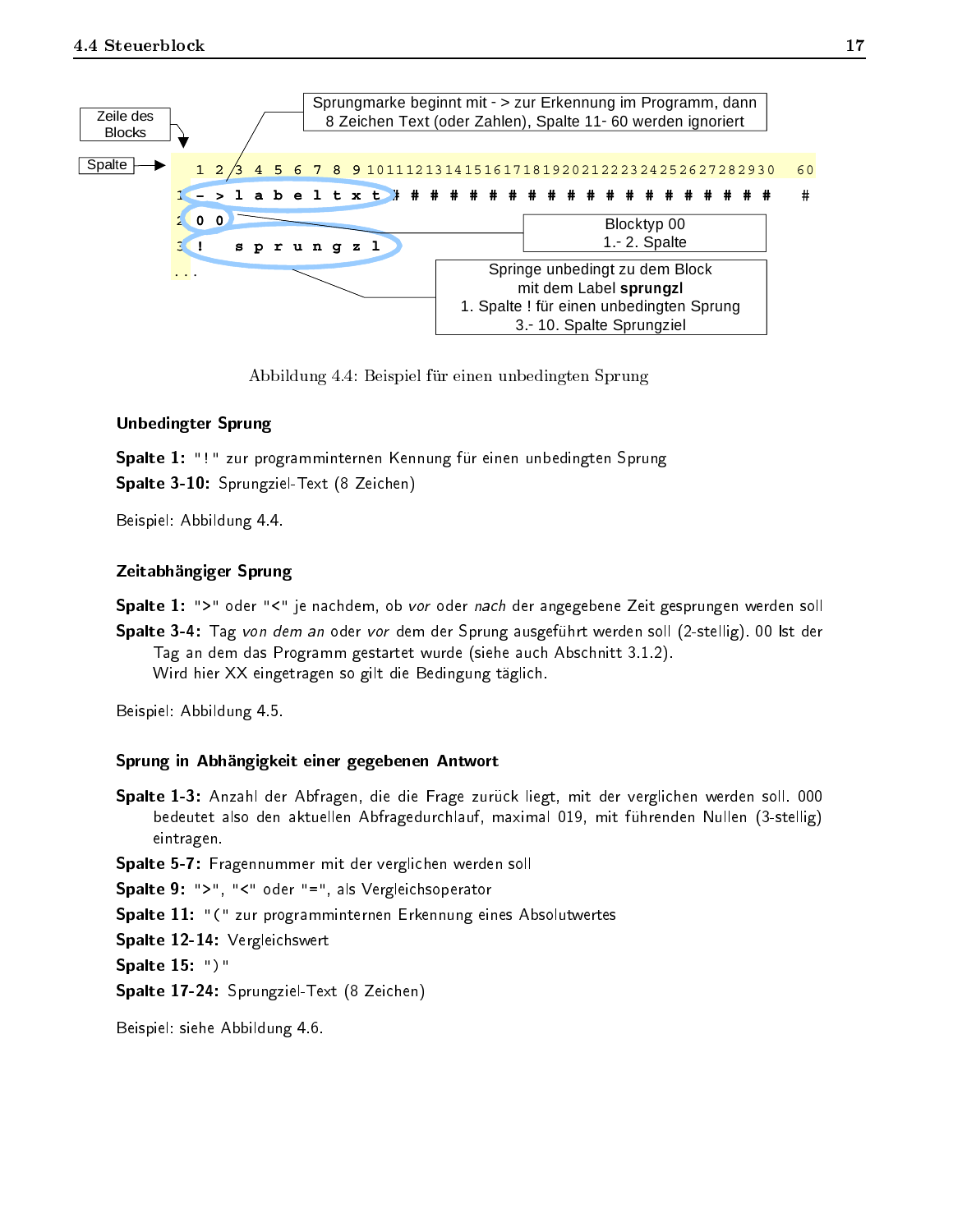

Abbildung 4.5: Beispiel für einen zeitlich bedingten Sprung



Abbildung 4.6: Beispiel für einen Absolutwert-bedingten Sprung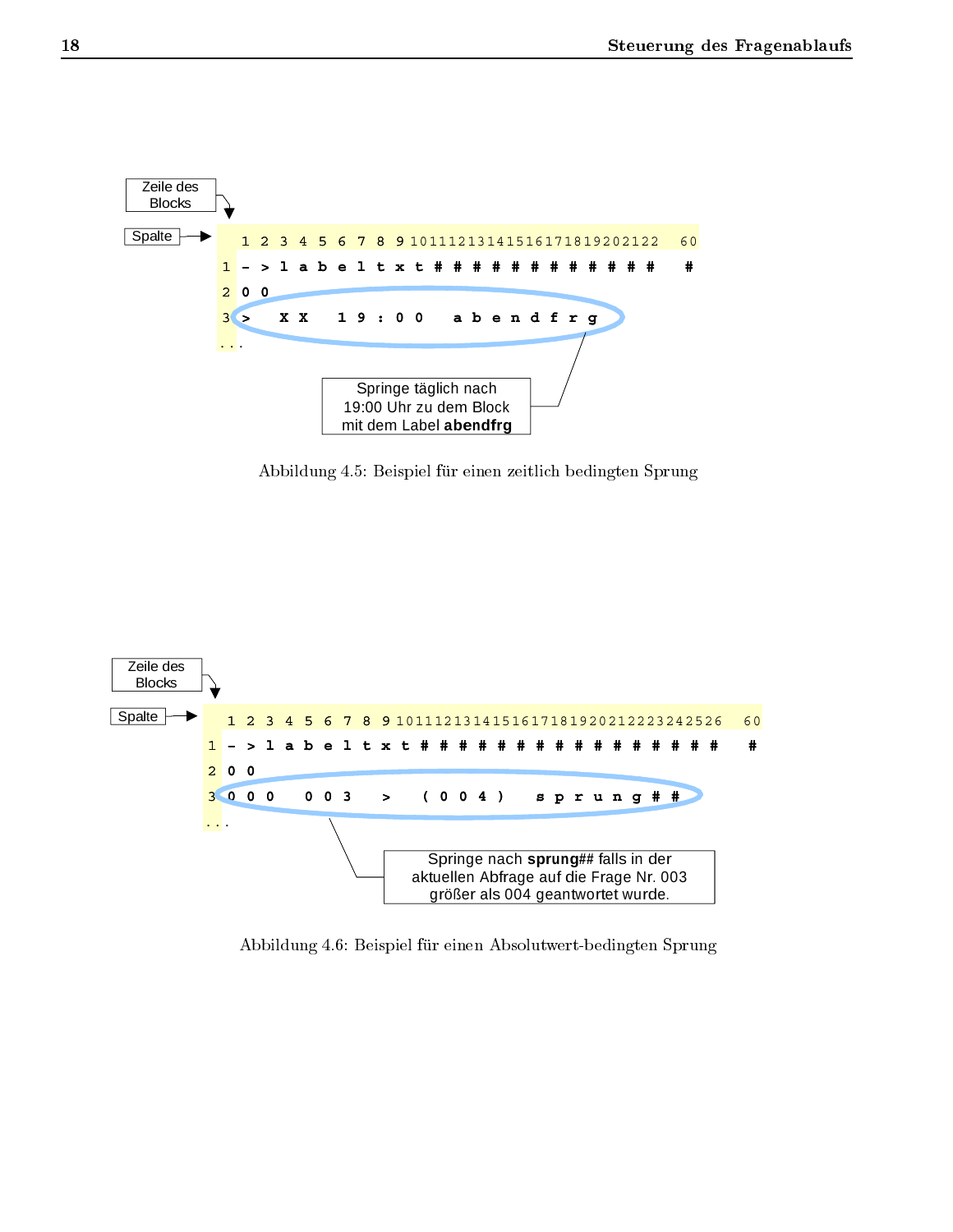

Abbildung 4.7: Beispiel für einen Relativwert-bedingten Sprung

### Sprung in Abhängigkeit zweier gegebener Antworten

- Tendenz: Wenn nur die Tendenz zwischen 2 Abfragen Bedingung für die Verzweigung ist, dann gilt folgende Syntax:
	- Spalte 1-3: Anzahl der Abfragen, die die erste der Frage zurück liegen soll mit der verglichen werden soll. 000 bedeutet also den aktuellen Abfragedurchlauf. Maximal 019, bitte mit führenden Nullen (3-stellig) eintragen.
	- Spalte 5-7: Fragennummer der ersten Frage, mit der verglichen werden soll.
	- Spalte 9: ">", "<" oder "=", als Vergleichsoperator.
	- Spalte 11-13: Anzahl der Abfragen, die die zweite der Fragen zurüeck liegt, mit der verglichen werden soll. 000 bedeutet also den aktuellen Abfragedurchlauf. Maximal 019, mit führenden Nullen (3-stellig) eintragen.
	- Spalte 15-17: Fragennummer der zweiten Frage, mit der verglichen werden soll.

Spalte 19-26: Sprungziel-Text (8 Zeichen)

Beispiel: siehe Abbildung 4.7

- Größe der Differenz: Es kann auch die Größe der Differenz zwischen zwei gegebenen Antworten als Bedingung für eine Verzeigung formuliert werden. In diesem Fall gilt folgende Syntax:
	- Spalte 1-3: Anzahl der Abfragen, die die erste der Frage zurück liegen soll mit der verglichen werden soll. 000 bedeutet also den aktuellen Abfragedurchlauf. Maximal 019, bitte mit führenden Nullen (3-stellig) eintragen.
	- Spalte 5-7: Fragennummer der ersten Frage, mit der verglichen werden soll.
	- Spalte 9-10: Größe der Differenz. Dieser Wert wird der Antwort auf die erste Frage (links) aufaddiert und darf nur positiv sein.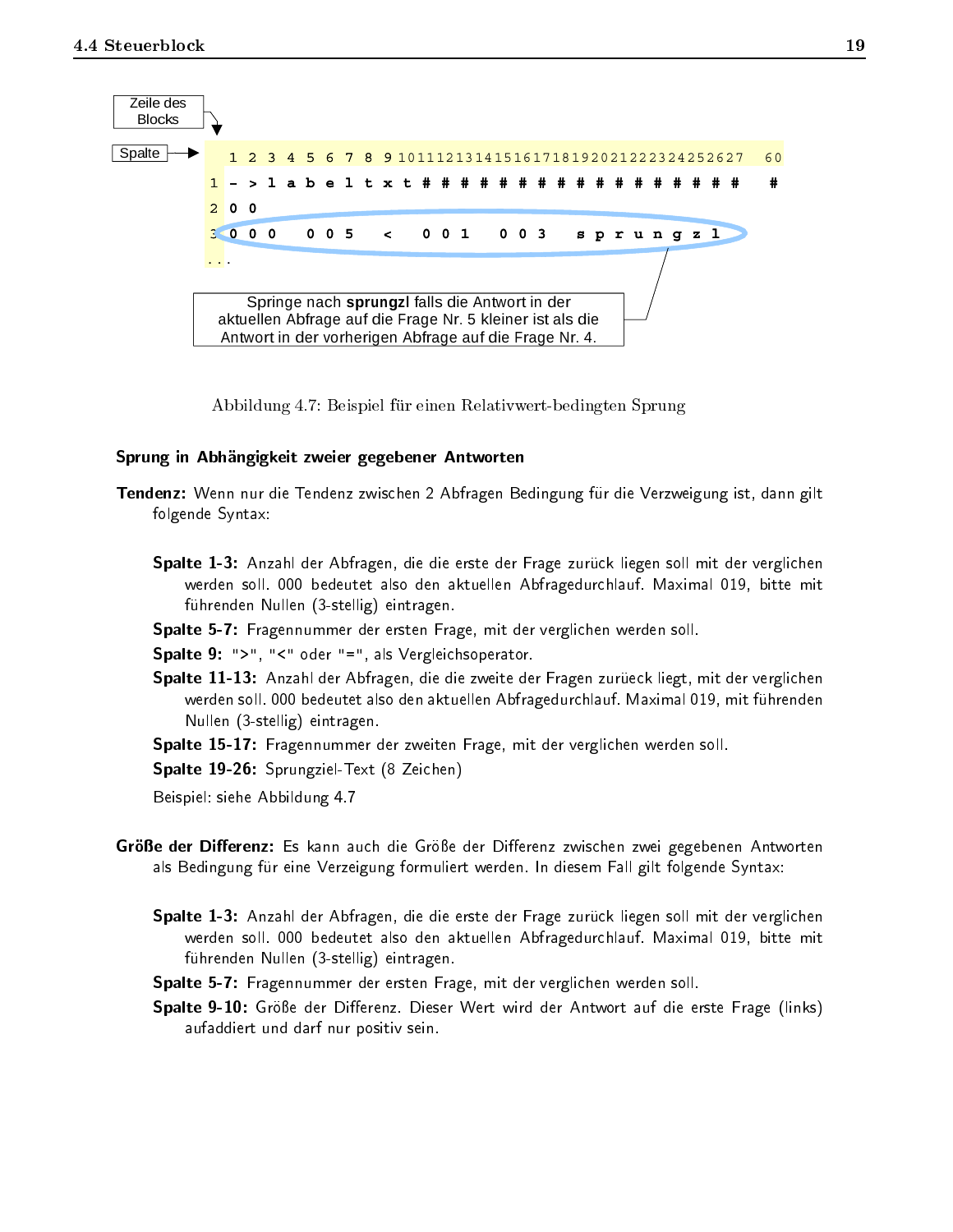

Abbildung 4.8: Beispiel für einen Differenzwert-bedingten Sprung

Spalte 11: ">", "<" oder "=", als Vergleichsoperator.

Spalte 13-15: Anzahl der Abfragen, die die zweite der Fragen zurüeck liegt, mit der verglichen werden soll. 000 bedeutet also den aktuellen Abfragedurchlauf. Maximal 019, mit führenden Nullen (3-stellig) eintragen.

Spalte 17-19: Fragennummer der zweiten Frage, mit der verglichen werden soll.

Spalte 21-28: Sprungziel-Text (8 Zeichen)

Beispiel: siehe Abbildung 4.8

### Sprung in Abhängigkeit der Abfragenanzahl

Spalte 1-2: "Nr" (oder "NR" oder "nr")

Spalte 4: ">", "<" oder "=", als Vergleichsoperator.

Spalte 6-9: Anzahl der Abfragen, auf die sich die Bedingung bezieht (Kriterium); mit führenden Nullen (4-stellig) eintragen.

Spalte 11-18: Sprungziel-Text (8 Zeichen)

Beispiel: siehe Abbildung 4.9

### Zufälliger Sprung

Spalte 1-3: "RND" (oder "Rnd" oder "rnd")

Spalte 5-6: Wahrscheinlichkeit für den Sprung. Wertebereich 0-30: 30=100%

Spalte 8-15: Sprungziel-Text (8 Zeichen)

Beispiel: siehe Abbildung 4.10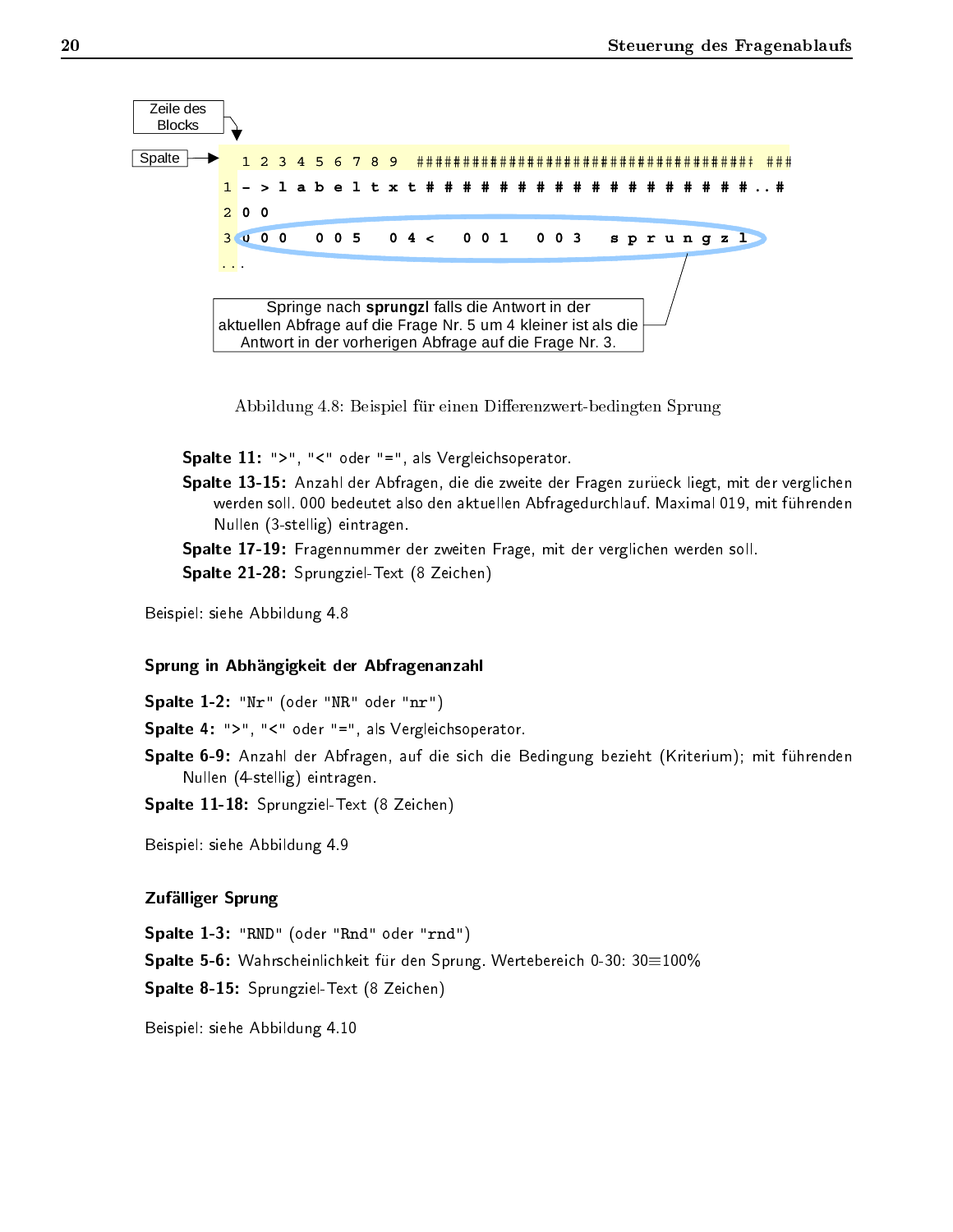





Abbildung 4.10: Beispiel für einen zufälligen Sprung

### - /- -  6

- \$ 11 < 1-<sup>1</sup> 1&1= 5 3\$)> 5 )> 5 \$ ierte Abfrage
- Spalte 3-10: Sprungziel-Text (8 Zeichen)

Beispiel: siehe Abbildung 4.10

Durch geeignete Kombination von Steuerblöcken lassen sich beliebig komplexe Bedingungen nach den Regeln der boolschen Algebra formulieren. Hilfreich sind hierbei die beiden Identitäten:

$$
\overline{A \wedge B} = \overline{A} \vee \overline{B} \tag{4.1}
$$

$$
\overline{A \lor B} = \overline{A} \land \overline{B} \tag{4.2}
$$

Abbildung 4.11 zeigt beispielsweise wie zusätzliche Fragen nur am 2. Tag der Untersuchung zwischen 19:00 Uhr und 21:00 Uhr mit Hilfe einer solchen Kombination realisierbar sind.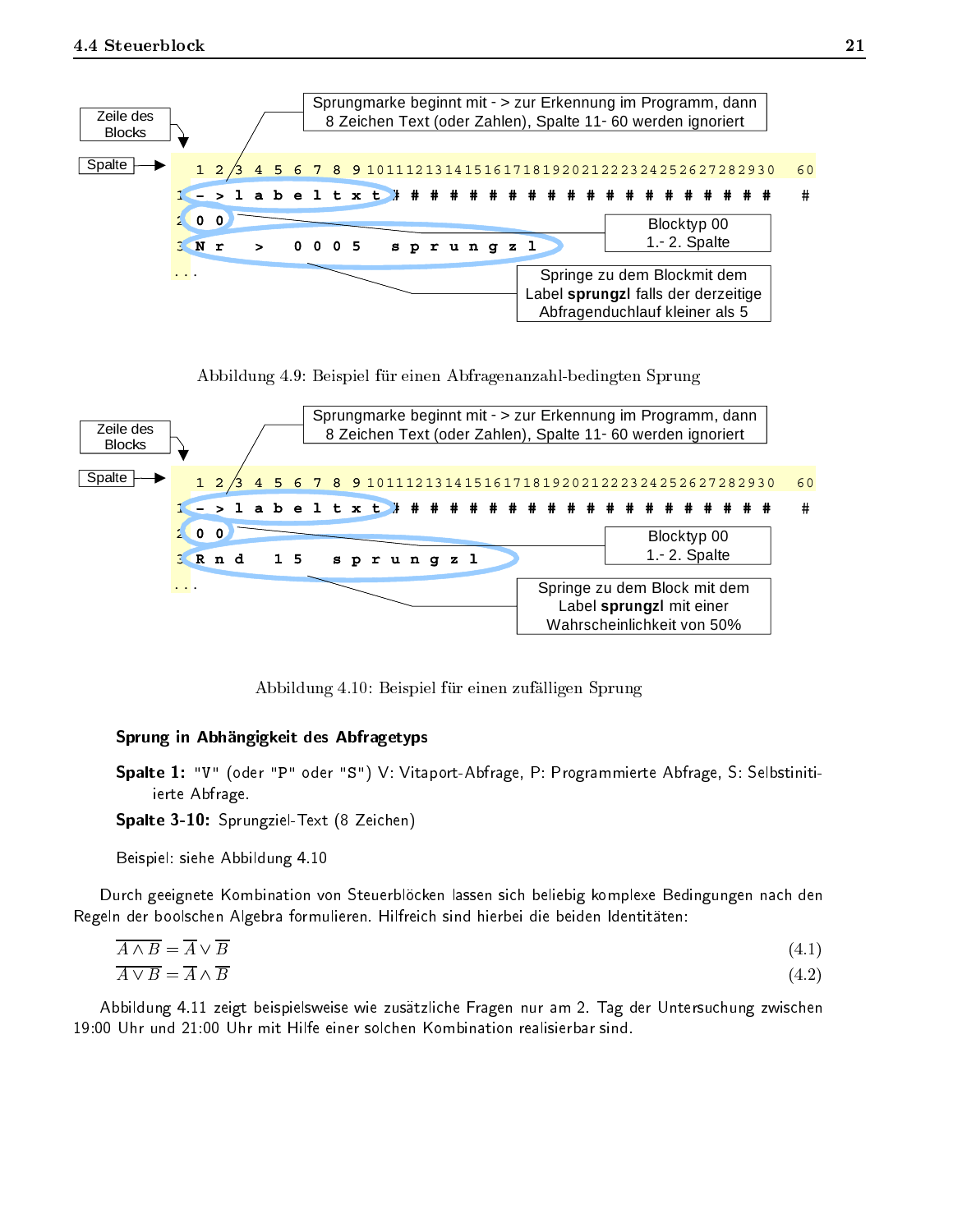

Abbildung 4.11: 1. Beispiel für eine verknüpfte Bedingung in der Fragenablaufsteuerung

Ein weiteres Beispiel zeigt Abbildung 4.12. Hier werden spezielle Fragen gestellt falls auf eine vorherige Frage < 3 oder > 10 geantwortet wurde, ansonsten "normale" Fragen.

#### 4.5 **Skala**

Hier kann der Proband auf eine Frage mit der Einstufung auf einer Skala antworten. Die Extremwerte für die Skalen sind -9 und 99. Dazwischen ist jedes Intervall der Länge 20 für die Skalenstufen möglich. Bei Bedarf kann zu jeder Skalenstufe ein verbales Aquivalent ("Anker") eingeblendet werden.

#### **Aufbau eines Skalenblocks**  $4.5.1$

- 1.-2. Zeile: Header mit Typ 03
- 3. Zeile: Spalte 1-3: Fragen-Nummer
- 4. Zeile: Zeilenanzahl und Gestaltung des Fragentextes

**Spalte 1:** Anzahl ( $\equiv n$ ) der Textzeilen, maximal 5

Spalte 3: Formatierung des Fragentextes

 $1 \leftrightarrow$  rechtsbundig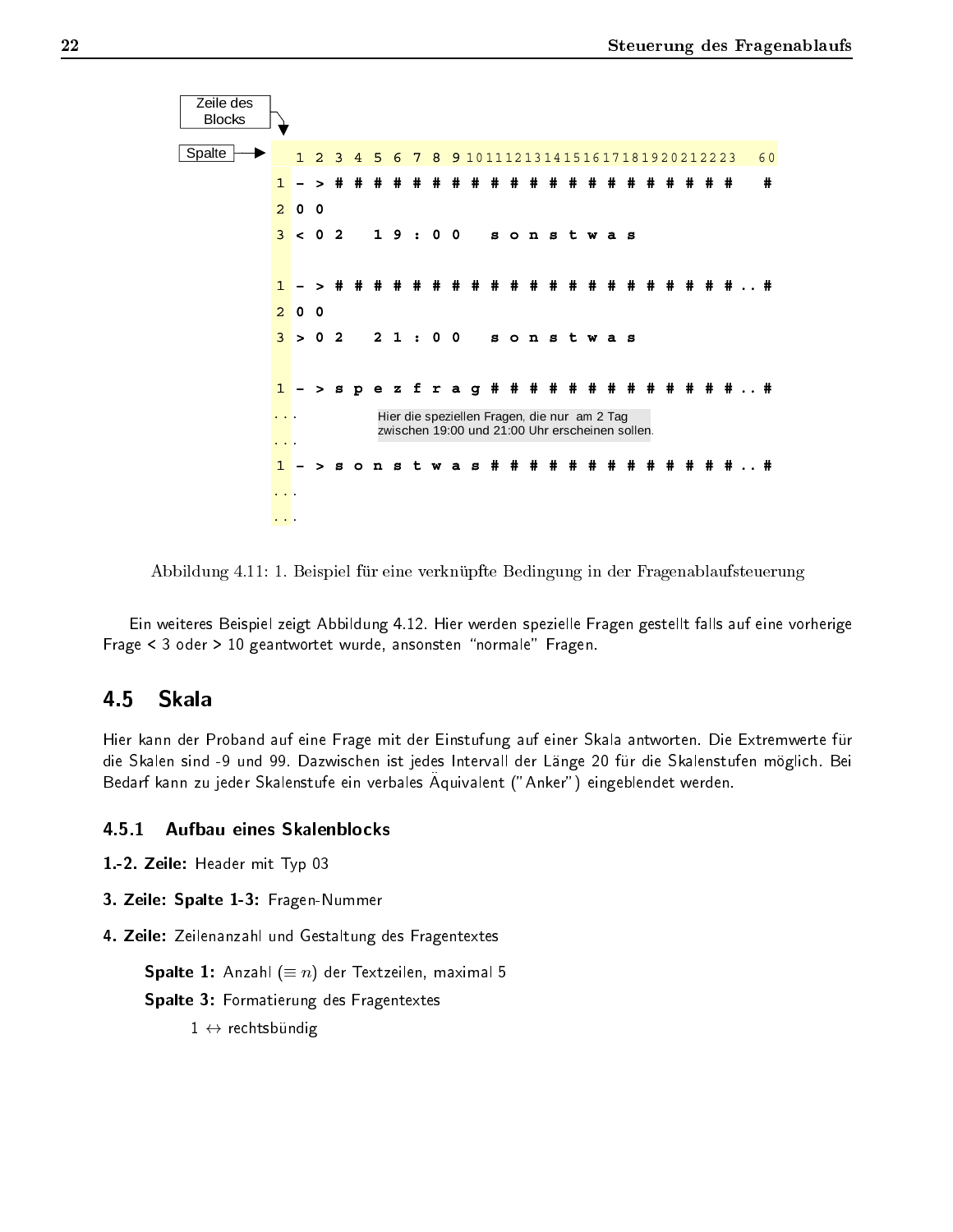

Abbildung 4.12: 2. Beispiel für eine verknüpfte Bedingung in der Fragenablaufsteuerung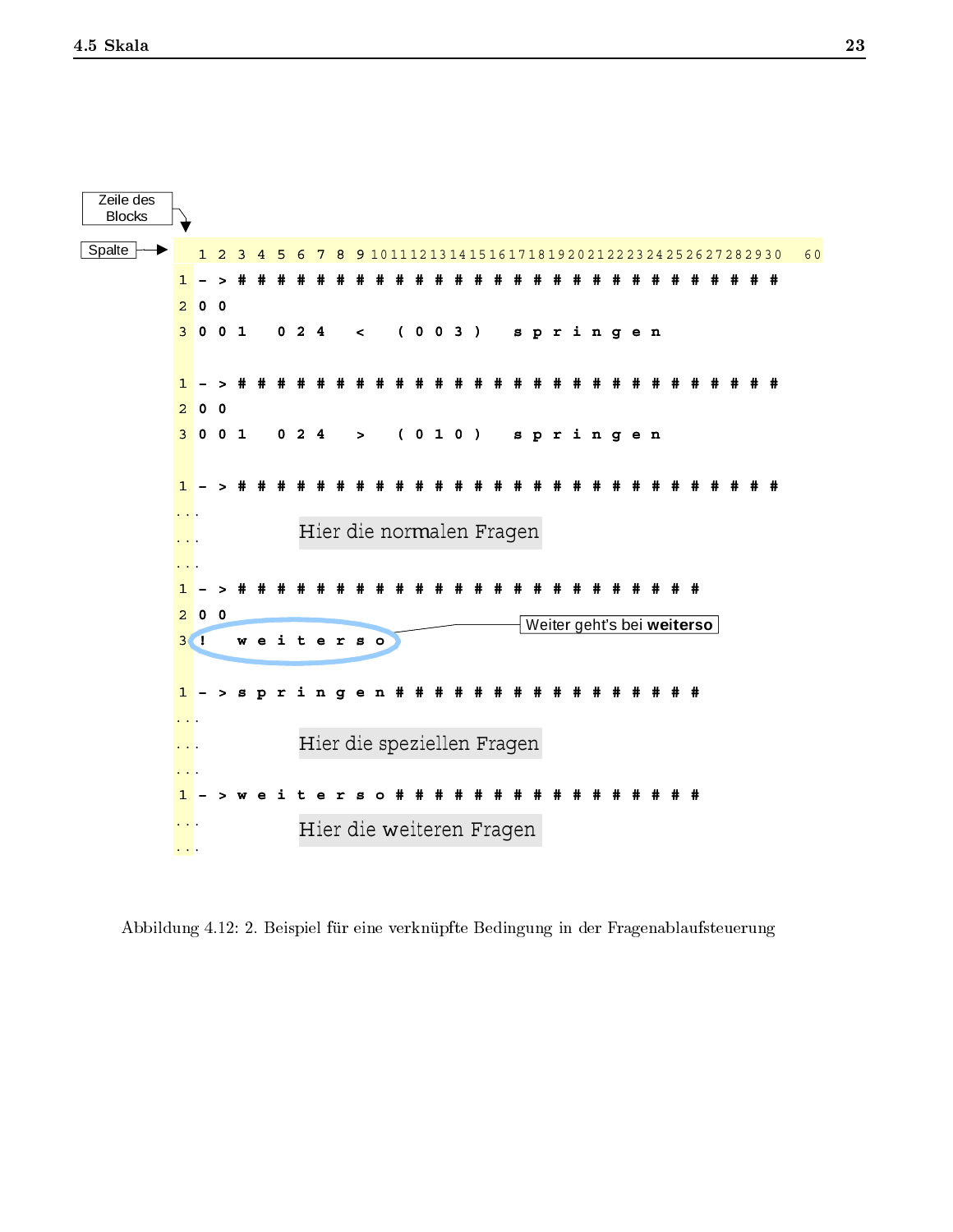$2 \leftrightarrow$  linksbundig

 $3 \leftrightarrow$  zentriert

- 5. bis  $(4+n)$ . Zeile: Fragentext
- $(5+n)$ . Zeile: Stufen und Auswahlsteuerung der Skala
	- **Spalte 1-2:** Niedrigste Stufe der Skala ( $\equiv min$ )
	- **Spalte 4-5:** Hochste Stufe der Skala ( $\equiv max$ )
	- Spalte 7: Auswahlsteuerung
		- $P \leftrightarrow$  Auswahl mit Pfeiltasten maximal 20 Skalenstufen.
		- $Z \leftrightarrow$  Auswahl mit Zifferntasten, dann maximale Intervallgröße [1,9]
- $(5+n+1)$ . bis  $(5+n+1+max-min)$ . Zeile: Texte für die Skalenstufen. Jede Skalenstufe kann einzeln benannt werden. Die Bezeichnungen werden dann oberhalb der Skala angezeigt, sobald eine Skalenstufe ausgewählt wurde. Die Ankertexte für Maximum und Minimum werden stets unterhalb der Skala angezeigt. Werden die Texte für die Zwischenstufen der Skala nicht gewünscht, so ist dafür jeweils mindestens ein Leerzeichen anzugeben.

Ein Beispiel zeigt Abbildung 4.13.

#### 4.6 **Mehrfachskalen**

Dieser Fragentyp wurde ursprünglich zur Einstufung von Aktivitäen in einem verganenen Zeitraum entwickelt. Es werden bis zu acht Skalen gleicher Skalierung gleichzeitig in Form von Balken angezeigt. Die Minimal- und Maximalwerte sind -9 und 99. Die Schrittweite beträgt 1. Für die Summe der eingestellten Skalenwerte können ein fester Wert, ein Minimum oder ein Maximum festgelegt werden. Das Einstellen der Skalenwerte erfolgt mittels Pfeiltasten.

#### Aufbau des Blocks für Mehrfachskalen  $4.6.1$

- 1.-2. Zeile: Header mit Typ 08
- 3. Zeile: Fragen-Nummern für die einzelnen Skalen (jeweils 3 Stellen getrennt durch ein Leerzeichen).

Spalte 1-3: Fragen-Nummer für die erste Skala

Spalte 5-7: Fragen-Nummer für die zweite Skala

Spalte ... Fragen-Nummer für die ... Skala

**Spalte (i-1) 4+1 bis i.4-1** Fragen-Nummer für die letzte Skala (i: Anzahl der Skalen)

4. Zeile: Zeilenanzahl und Gestaltung des Fragentextes

**Spalte 1:** Anzahl n der Textzeilen ( $\equiv n$ )

- Spalte 3: Formatierung des Fragentextes
	- $1 \leftrightarrow$  rechtsbundig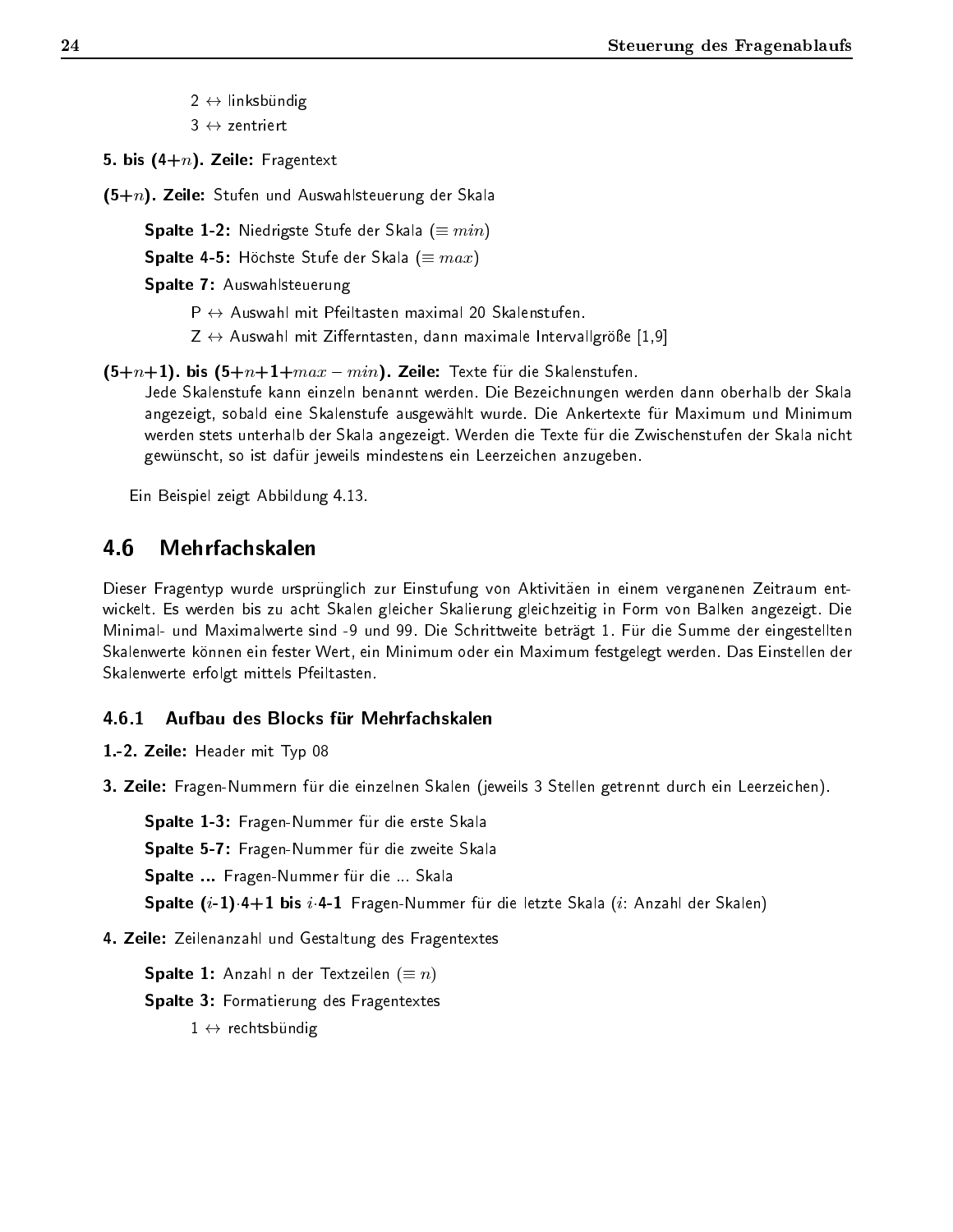

Abbildung 4.13: Beispiel für einen Block zur Skaleneinstufung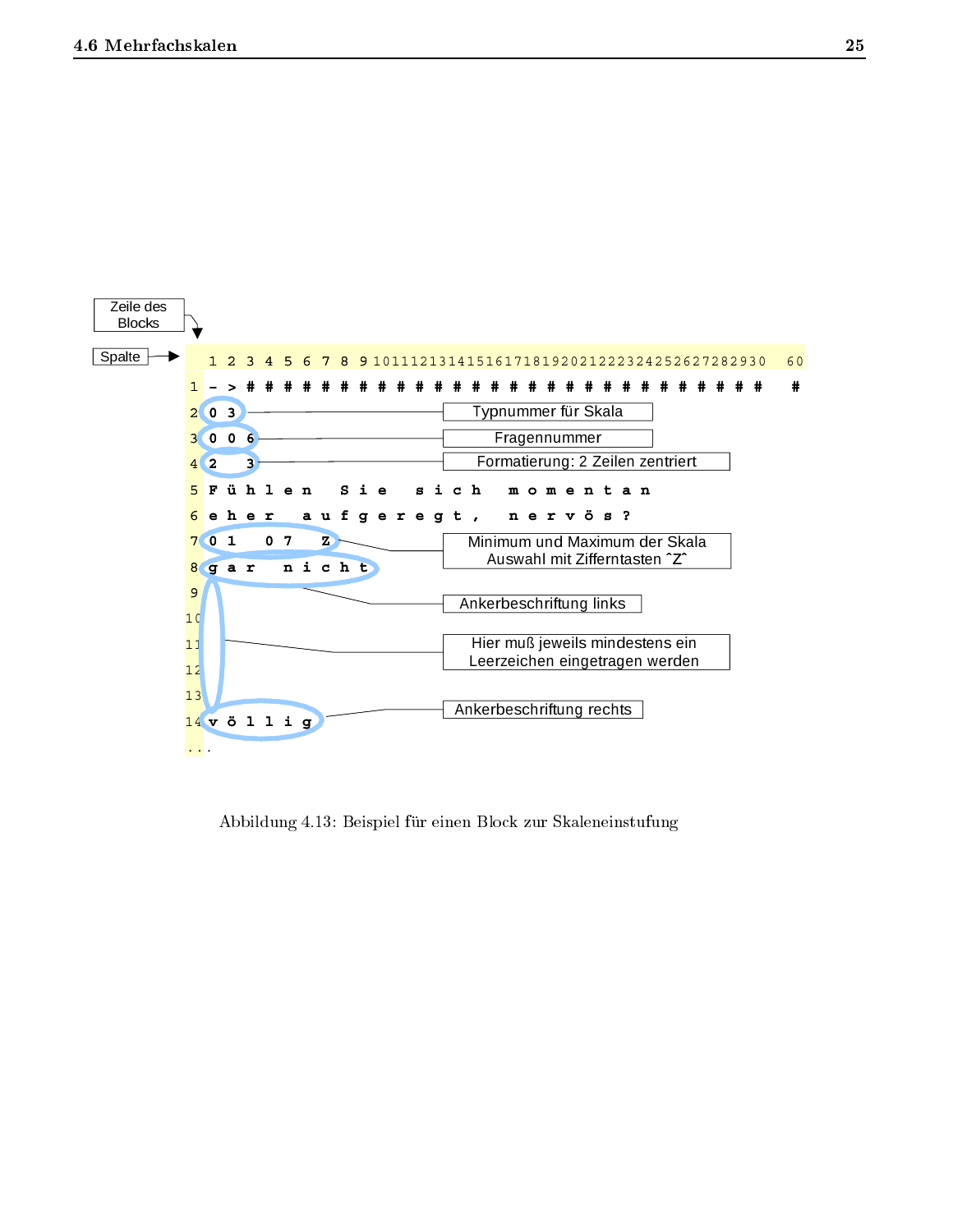- $2 \leftrightarrow$  linksbundig
- $3 \leftrightarrow$  zentriert
- 5. bis  $(5+n-1)$ . Zeile: Fragentext
- $(5+n)$ . Zeile: Stufen und Auswahlsteuerung der Skala

Spalte 1-2: Niedrigste Stufe der Skalen  $(min)$ 

- **Spalte 4-5:** Hochste Stufe der Skalen  $(max)$
- optional ab Spalte 7:  $> 0.5$  < oder = je nachdem ob die Summe der eingestellten Werte größer, kleiner oder gleich einem bestimmten Wert sein soll. Oder ein X (bzw. x) um alle numerischen Werte auzublenden.
- Spalte 8-10: Vergleichswert für die Summe der Skalenwerte
- $(5+n+1)$ . Zeile: Werte zur Voreinstellung der Skalen; (Anzahl:  $\equiv i$ )
	- Spalte 1-2: Voreinstellungswert für die erste Skala
	- Spalte 3-4: Voreinstellungswert für die zweite Skala

Spalte ... ...

- **Spalte**  $(i-1)$  **3+1 bis**  $i \cdot 3$ **-1:** Voreinstellungswert für die letzte Skala
- optional Spalte  $(i \cdot 3+1)$ : "A" für die bevorzugte Verwendung der Werte, die im letzten Fragedurchlauf eingestellt wurden.
- optional Spalte (i.3+3): "K" für die automatische Korrektur beim Einstellen der Werte. Dabei werden die Werte der anderen Skalen um eine Stufe verändert, falls mit der letzten Tastenbetätigung das Kriterium für die Summe nicht mehr erfüllt werden kann.
- $(5+n+2)$ . Zeile: Ankertext für Minimum der Skalen (links)
- $(5+n+3)$ . Zeile: Ankertext für Maximum der Skalen (rechts)
- $(5+n+4)$ . bis  $(5+n+3+i)$ . Zeile: Beschriftung der Skalen

Ein Beispiel zeigt Abbildung 4.14.

#### 4.7 **Item-Auswahl**

Dem Probanden wird eine Auswahl an Antworten (Liste von Items) vorgegeben. Die Numerierung der Items auf dem Display des PSION dient lediglich zur Auswahl mittels Zifferntasten. Programmintern werden die Items der Reihenfolge nach wie sie im Fragenblock angeführt sind mit der 1 beginnend numeriert. Diese Nummer wird auch in der Ausgabedatei gespeichert und für eventuelle Verzweigungsbedingungen herangezogen.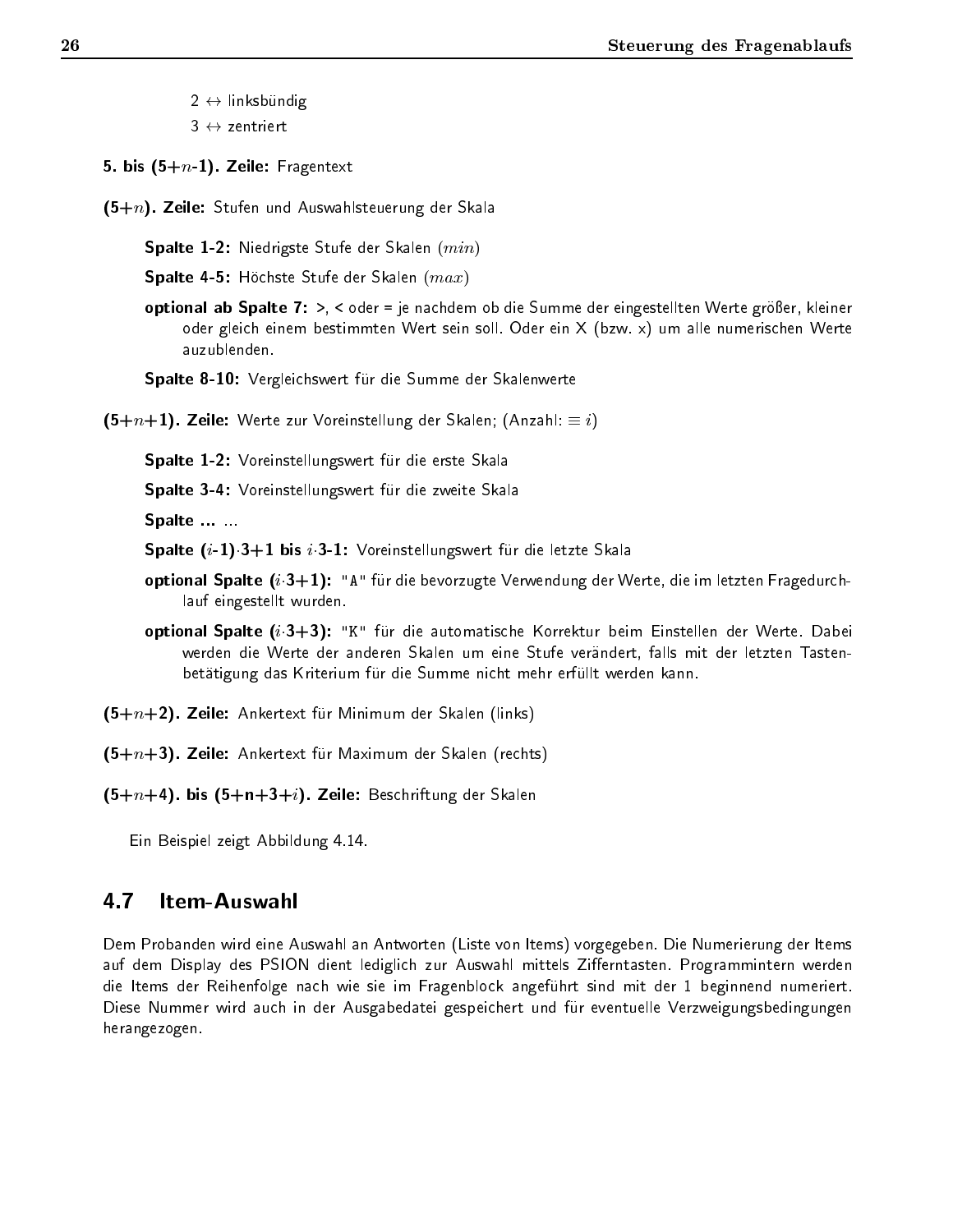

Abbildung 4.14: Beispiel für einen Block zur Mehrfachskala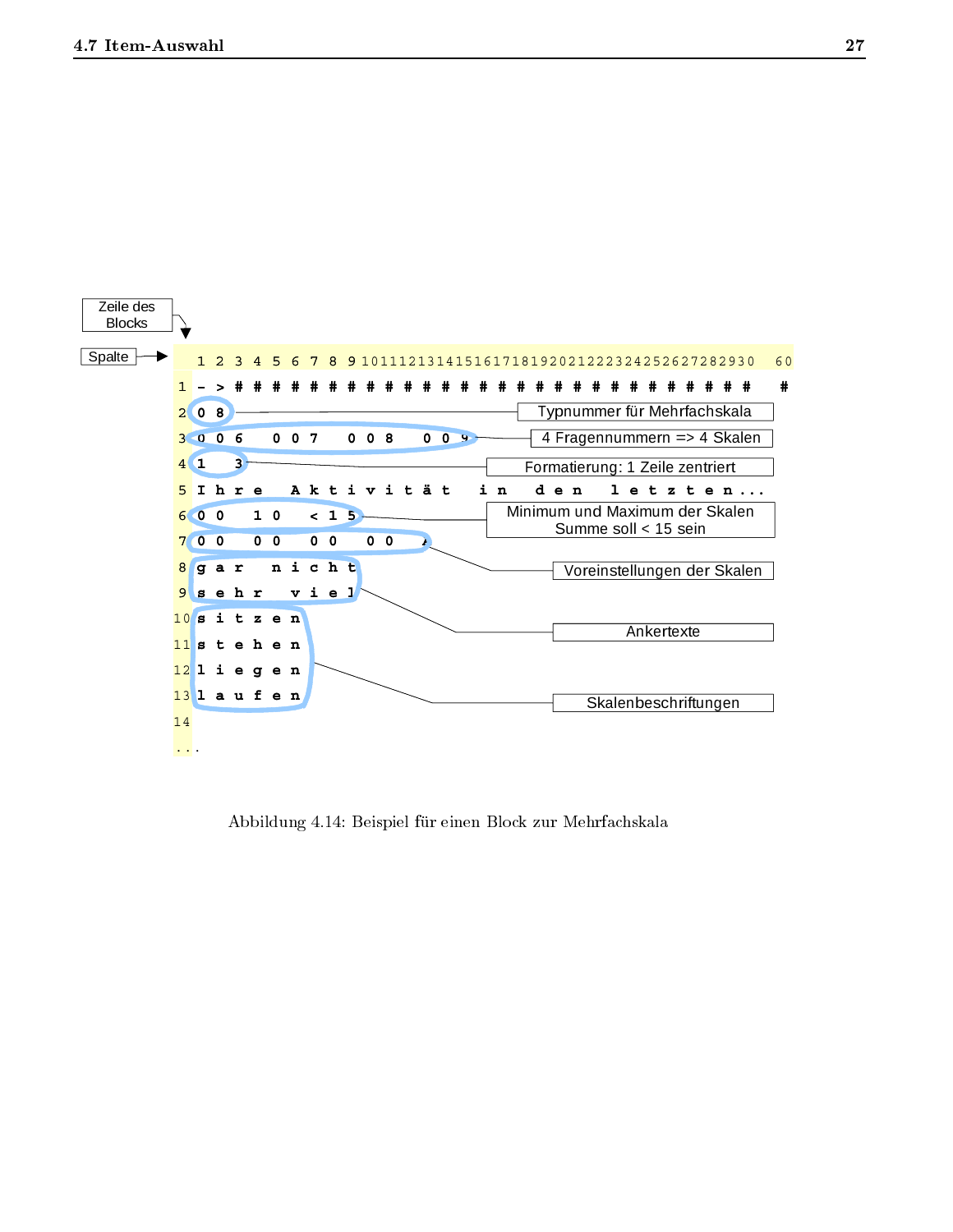

Abbildung 4.15: Beispiel für einen Block zur Item-Auswahl

#### $4.7.1$ Aufbau des Blocks für eine Item-Auswahl

- 1.-2. Zeile: Header mit Typ 04
- 3. Zeile: Spalte 1-3: Fragen-Nummer
- 4. Zeile: Zeilenanzahl und Gestaltung des Fragentextes

**Spalte 1:** Anzahl der Textzeilen ( $\equiv n$ ).

Spalte 3: Formatierung des Fragentextes

- $1 \leftrightarrow$  rechtsbundig
- $2 \leftrightarrow$  linksbundig
- $3 \leftrightarrow$  zentriert

5. bis  $(5+n-1)$ . Zeile: Fragentext

- $(5+n)$ . Zeile: Spalte 1-2: Anzahl der Items  $(\equiv i)$ .
- $(5+n+1)$ . bis  $(5+n+1+i)$ . Zeile: Itemtexte (maximal 40 Zeichen lang)

Ein Beispiel zeigt Abbildung 4.15.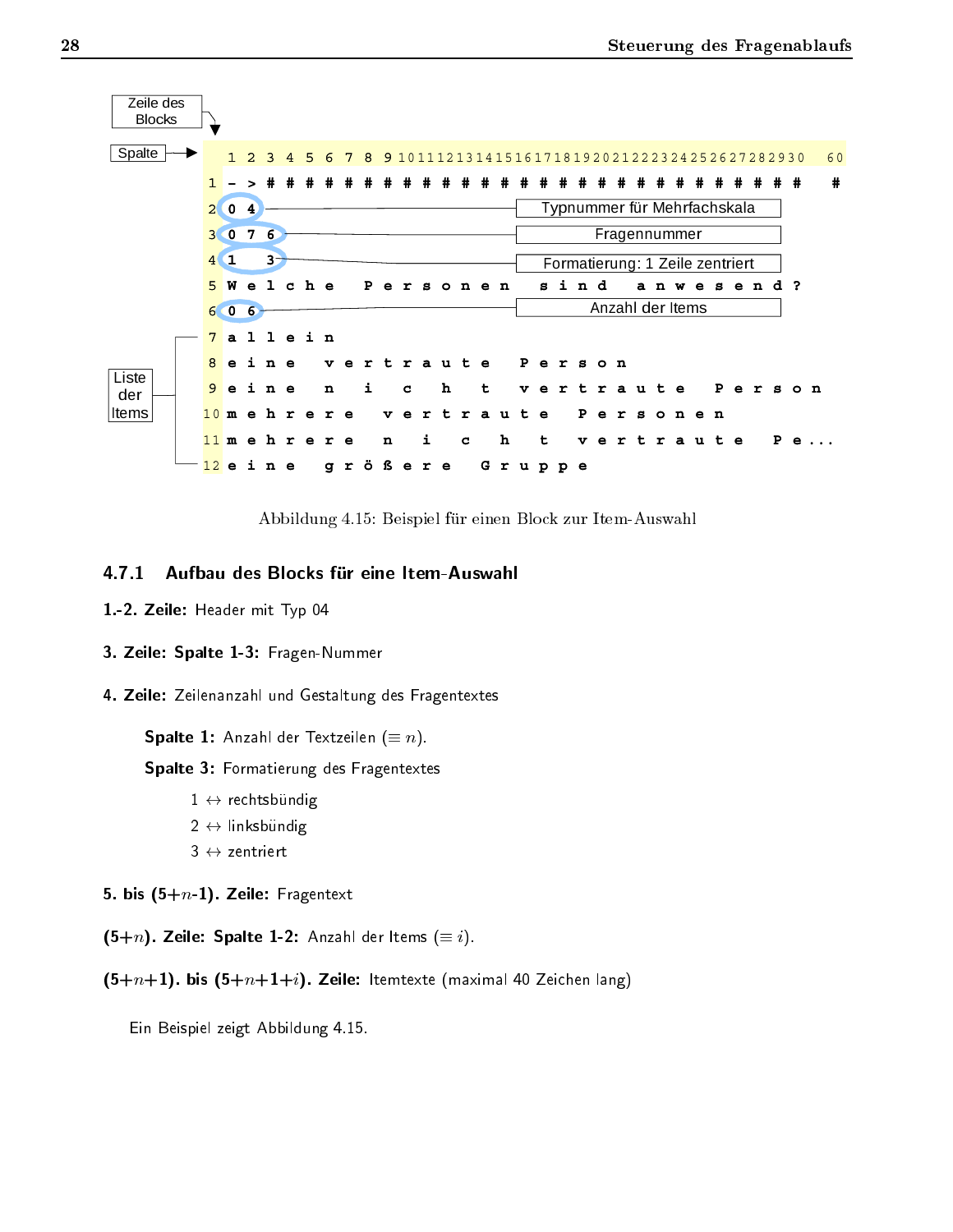#### 4.8 Item-Auswahl mit Kategorien

Wenn die Anzahl der Vorgaben (vgl. Abschnitt 4.7) zu groß ist um auf dem Display des PSION Platz zu finden, dann können die Items in Kategorien unterteilt werden. Es werden dann jeweils nur die Items einer Kategorie dargestellt. Mit den Pfeiltasten kann unter den Kategorien gewählt werden. Es sind maximal 4 Kategorien mit jeweils 30 Items zulässig. Auch hier gilt: Die auf dem Display angezeigten Ziffern vor den Items dienen lediglich der Auswahl. In der Ausgabedatei wird die Antwort folgendermaßen kodiert:

$$
Antwort = (Kategorie - 1) * 30 + Item
$$
\n
$$
(4.3)
$$

wobei die Kategorien und die Items einer Kategorie der Reihe nach numeriert werden, so wie sie in der Fragensteuerdatei angeführt sind.

#### 481 Aufbau des Blocks für eine Item-Auswahl mit Kategorien

1.-2. Zeile: Header mit Typ 05

- 3. Zeile: Spalte 1-3: Fragen-Nummer
- 4. Zeile: Zeilenanzahl und Gestaltung des Fragentextes

**Spalte 1:** Anzahl der Textzeilen ( $\equiv n$ )

Spalte 3: Formatierung des Fragentextes

- $1 \leftrightarrow$  rechtsbundig
- $2 \leftrightarrow$  linksbundig
- $3 \leftrightarrow$  zentriert
- 5. bis  $(5+n-1)$ . Zeile: Fragentext
- (5+n). Zeile: Spalte 1: Anzahl der Kategorien ( $\equiv k$ )
- $(5+n+1)$ . bis  $(5+n+k)$ . Zeile: Texte für die Kategorien
- (5+n+k+1). Zeile: Spalte 1-2: Anzahl Items in der ersten Kategorie ( $\equiv \alpha$ )
- $(5+n+k+2)$ . bis  $(5+n+k+1+\alpha)$ . Zeile: Itemtexte der ersten Kategorie
- $(5+n+k+\alpha+2)$ . Zeile: Anzahl Items in der zweiten Kategorie ( $\equiv \beta$ )
- $(5+n+k+\alpha+3)$ . bis  $(5+n+k+\alpha+2+\beta)$ . Zeile: Itemtexte der zweiten Kategorie
- Ende: Die letzten beiden Zeilen wiederholen sich noch k mal.

Ein Beispiel zeigt Abbildung 4.16.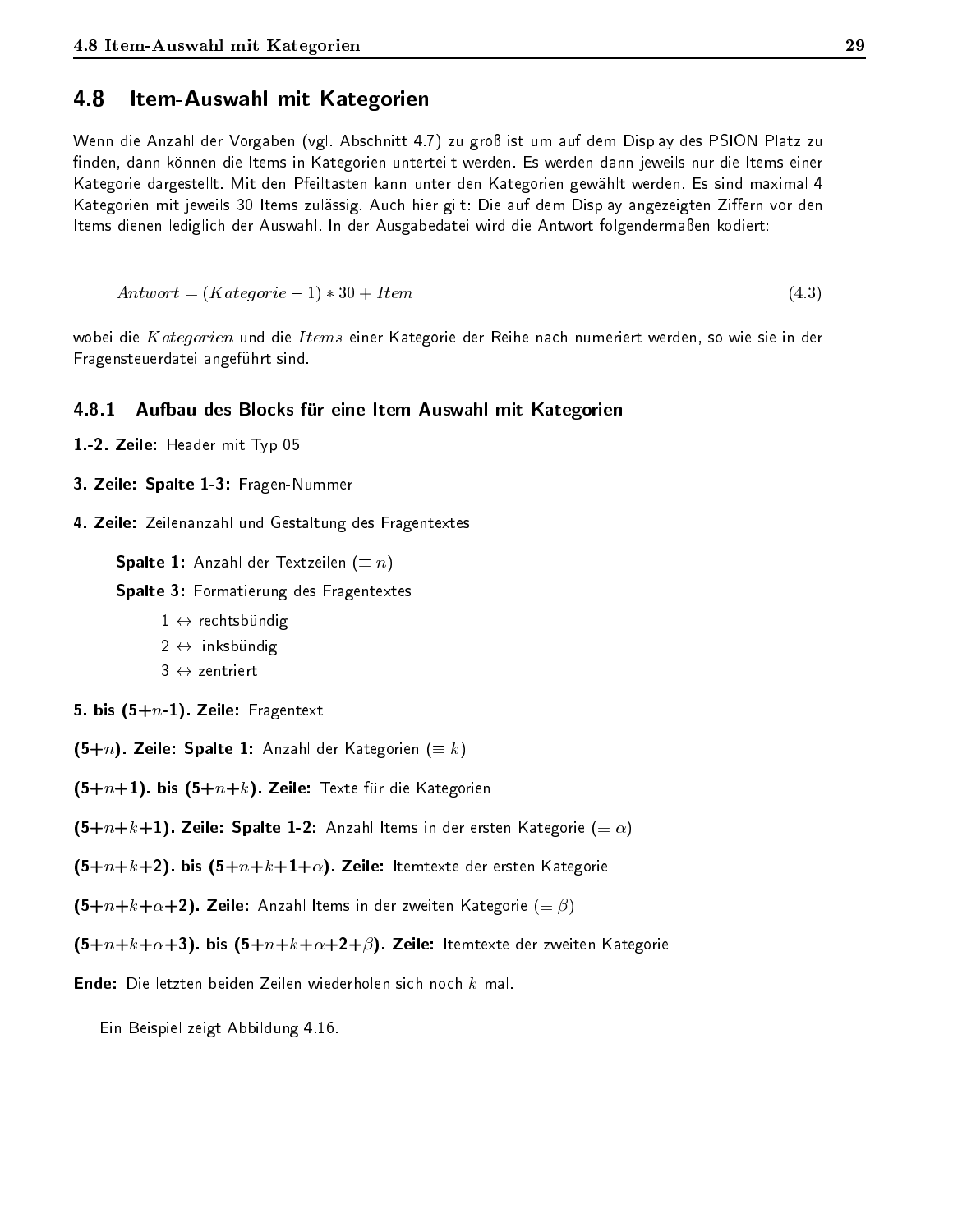

Abbildung 4.10: Beispiel fur einen Block zur Item-Auswahl nach Kategorien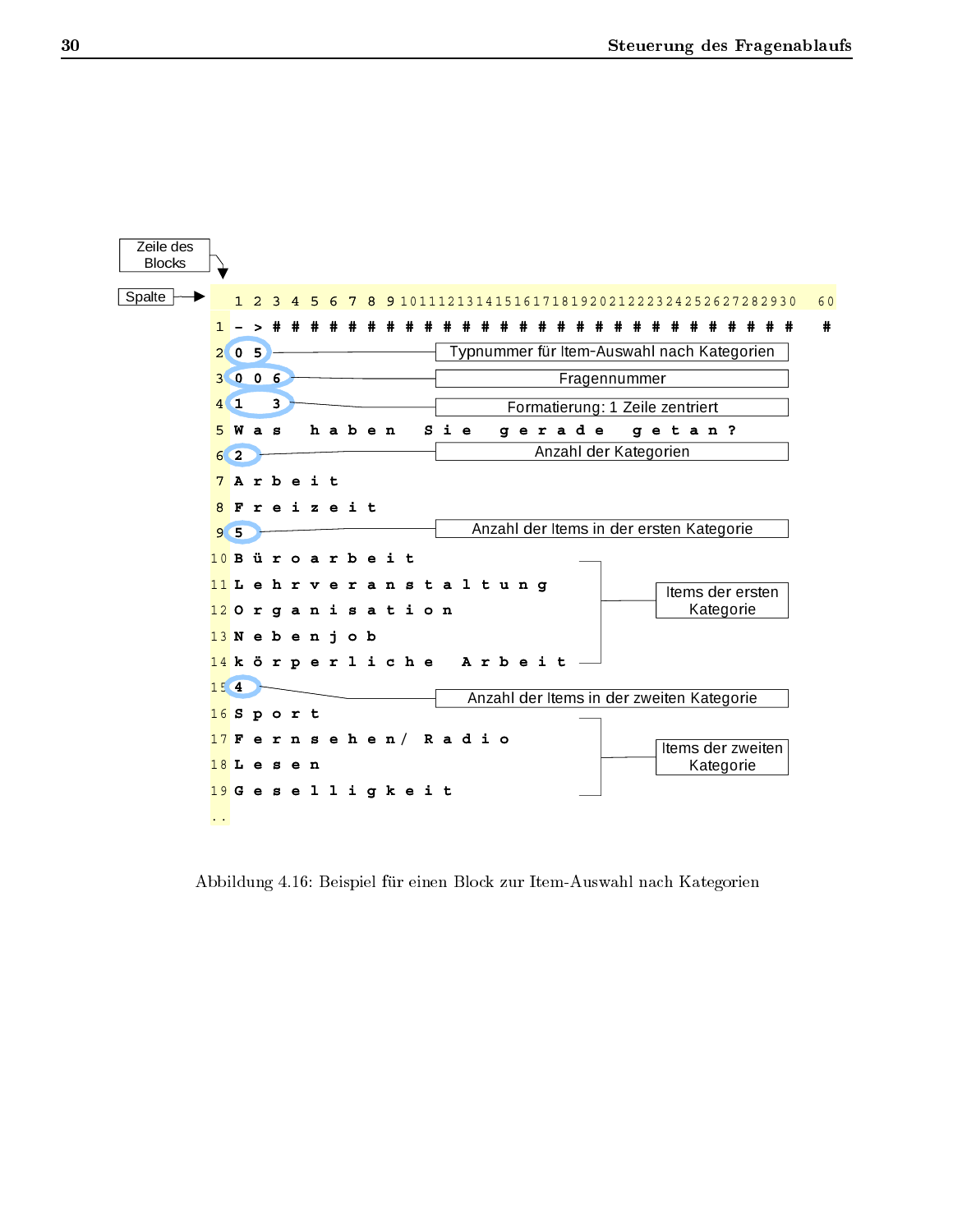### 4.9 **Psychologische Tests**

Mit einem Block diesen Typs lassen sich an beliebiger Stelle im Abfragedurchlauf psychologische Tests einbauen. Die Ausgabe der Testergebnisse erfolgt jeweils in eine separate Datei mit der Endung". ts" gefolgt von der Nummer des Tests.

Derzeit sind verfügbar:

- Go/No-Go Test
- Wahlreaktionstest
- Arbeitsgedachnistest mit Zahlen
- · Arbeitsgedächnistest mit Symbolen

Der Go/No-Go - Test sowie die Tests für das Arbeitsgedächnis wurden von G. Brügner in Anlehnung an die Testbatterie zur Aufmerksamkeitsprüfung TAP von Zimmermann und Fimm programmiert.

#### 4.9.1 Aufbau eines Blocks für einen psychologischen Test

1.-2. Zeile: Header mit Typ 09

3. Zeile: Spalte 1: Nummer des Tests

Die folgenden Zeilen sind je nach Art des Tests von unterschiedlichem Format:

### Test Nr.1: Go/No-Go - Test

4 Zeile:

Spalte 1-3: Anzahl der Darbietungen.

**Spalte 5-6:** maximal mögliche Reaktionszeit in  $\frac{1}{10}$  Sekunden. Wird später reagiert, so wird dies nicht mehr gewertet.

**Spalte 8-9:** Darbietungszeit (Reizdauer) in  $\frac{1}{10}$  Sekunden.

Ein Beispiel zeigt Abbildung 4.17.

### **Test Nr.2: Wahlreaktionstest**

4 Zeile

**Spalte 1-3:** Anzahl der Darbietungen (maximal 84)

**Spalte 5-6:** Darbietungszeit des Reizes in  $\frac{1}{20}$  Sekunden

**Spalte 8-9:** Maximal zulässige Reaktionszeit in  $\frac{1}{20}$  Sekunden. Spätere Reaktionen werden nicht mehr dem Reiz zugeschrieben

**Spalte 11-12:** Minimal mögliche Reaktionszeit in  $\frac{1}{20}$  Sekunden

**Spalte 14-15:** Pause zwischen den Darbietungen  $\frac{1}{20}$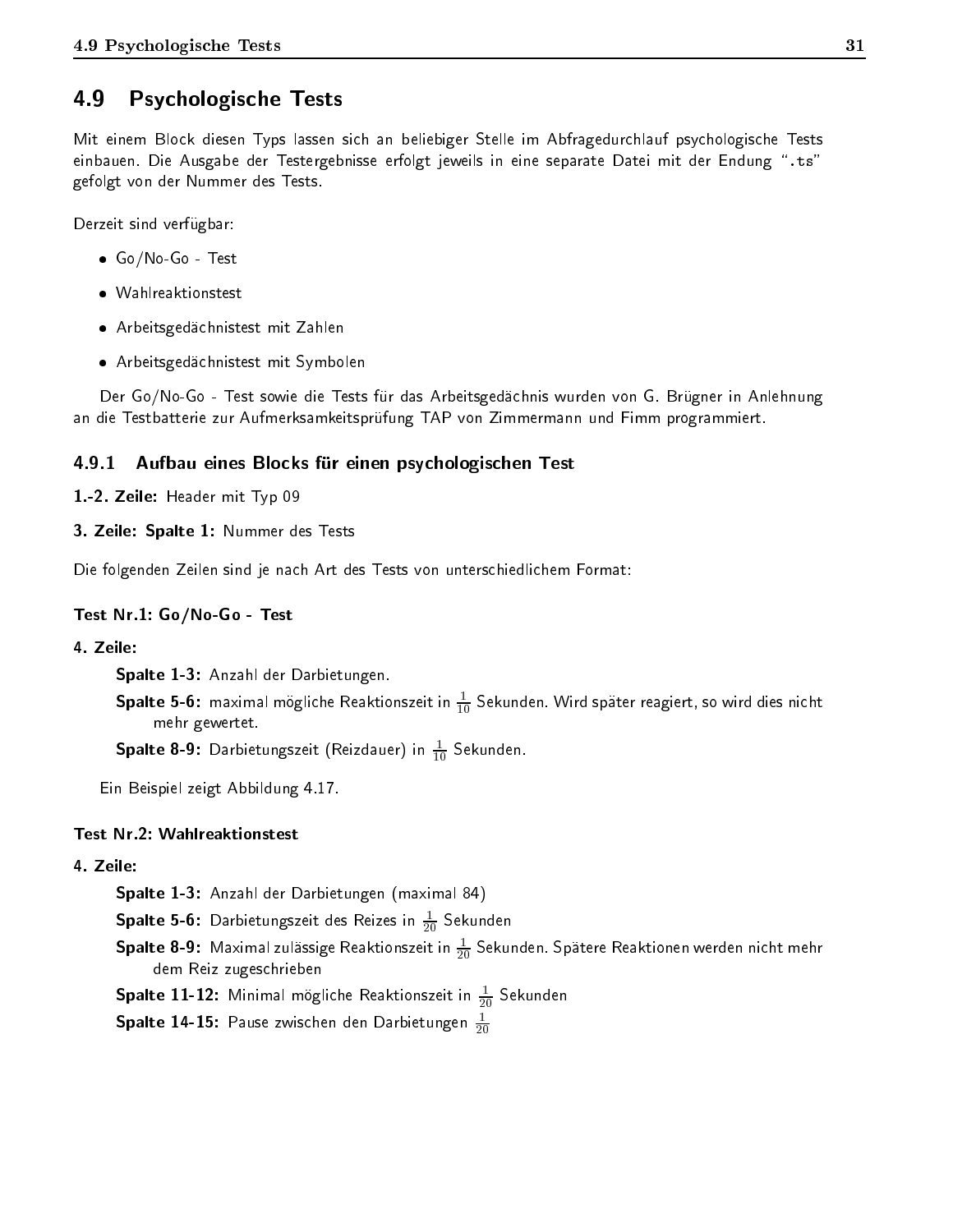

Abbildung 4.17: Beispiel für einen Block zum Go/No-Go - Test

### Test Nr.3: Arbeitsgedächnis mit Zahlen

### 4 Zeile:

- Spalte 1-3: Anzahl der Darbietungen
- **Spalte 5-6:** Maximal mögliche Reaktionszeit in  $\frac{1}{10}$  Sekunden
- **Spalte 8-9:** Darbietungszeit (Reizdauer) in  $\frac{1}{10}$  Sekunden

### Spalte 11: Schwierigkeitsgrad

- $0 \leftrightarrow$  vorletzte Zahl ist zu merken
- 1 ↔ vorvorletztes Zahl ist zu merken

### Test Nr.4: Arbeitsgedächnis mit Symbolen

### 4. Zeile:

- Spalte 1-3: Anzahl der Darbietungen
- **Spalte 5-6:** Maximal mögliche Reaktionszeit in  $\frac{1}{10}$  Sekunden
- **Spalte 8-9:** Darbietungszeit (Reizdauer) in  $\frac{1}{10}$  Sekunden

### Spalte 11: Schwierigkeitsgrad

- 0  $\leftrightarrow$  vorletztes Symbol ist zu merken
- $1 \leftrightarrow$  vorvorletztes Symbol ist zu merken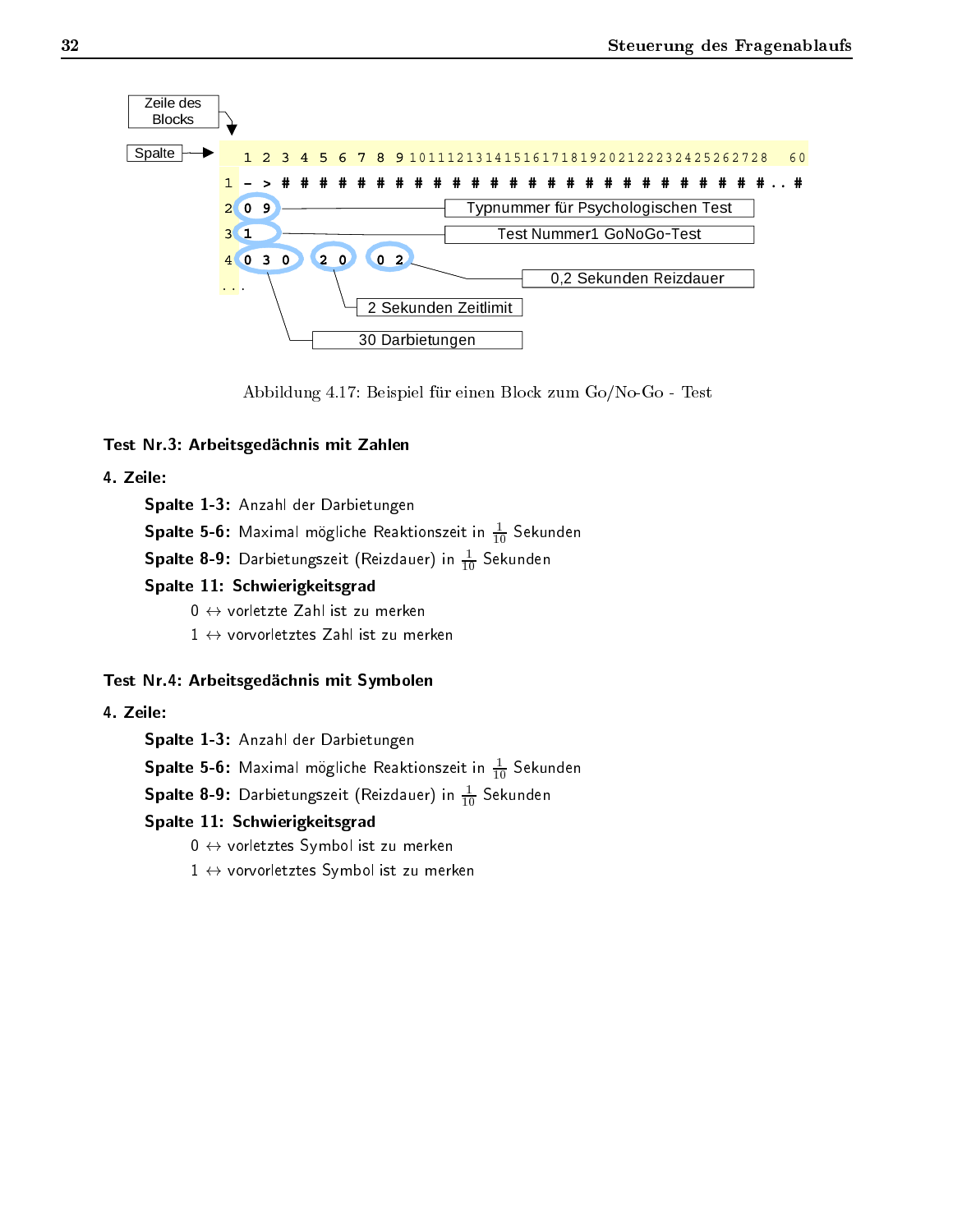## 5 Ausgabedateien

### $5.1$ Allgemeines zu den Ausgabedateien

Es werden drei Ausgabedateien erzeugt:

- 1. Hauptausgabedatei
- 2 Textausgabedatei
- 3 Testausgabedatei

### $5.2$ Hauptausgabedatei

Diese Datei trägt die Endung. dat. Jeweils zwei Zeilen in der Datei gehören zu einem Abfragedurchlauf. In diesen beiden Zeilen werden alle während der Abfrage gegebenen Antworten und Ereignisse protokolliert. Welche Zeilen zusammengehören, läßt sich leicht daran erkennen, daß die erste Zeile mit einer Uhrzeit beginnt und die zweite mit einer Uhrzeit endet. Die gegebenen Antworten werden mit Hilfe der Fragen-Nummern einer festen Position in der Ausgabedatei zueordnet. Der Anwender bestimmt also diese Position durch die Vergabe der Fragen-Nummer. Für jede Antwort sind in der Ausgabedatei 3 Zeichen reserviert. Die Antworten selbst sind durch Leerzeichen separiert, so daß das Importieren der Daten in ein weiterverarbeitendes Programm unproblematisch ist. Mit den beiden Ausgabezeilen pro Abfrage ergibt sich eine maximale Fragenvielfalt von 123 Fragen (bzw. Fragennummern). Die Fragennummern müssen im Bereich von 001 bis 123 liegen.

#### $5.2.1$ Format der Hauptausgabedatei

Die Antwort auf die Frage mit der bekannten Fragennummer ist also in den folgenden Spalten lokalisiert:

1. Zeile: Spalten:

$$
(Fragennummer + 2) \cdot 4 \qquad bis \qquad (Fragennummer + 2) \cdot 4 + 2 \qquad (5.1)
$$

$$
falls \quad 1 < Fragennummer < 061
$$

2. Zeile: Spalten:

$$
(Fragennummer - 62) \cdot 4 \qquad bis \qquad (Fragennummer - 61) \cdot 4 - 1 \qquad (5.2)
$$

$$
falls \quad 62 < Fragennummer < 123
$$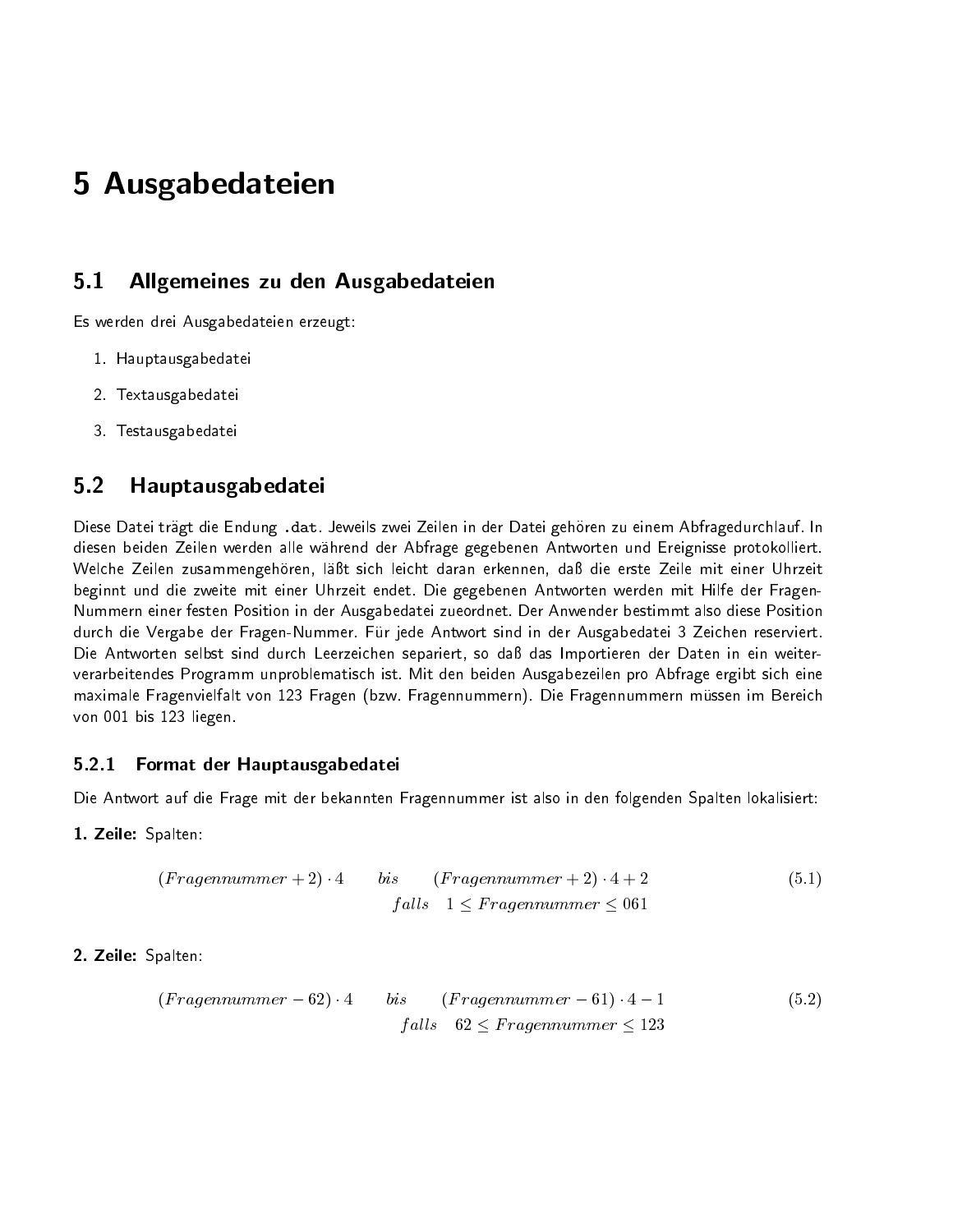### Informationen zum Beginn der Abfrage stehen in der ersten Zeile:

Spalten 1-2: Hier werden die Tage an denen die Abfrage stattfand seit Programmstart protokolliert. Begonnen wird am Tag des Programmstarts mit 00.

Spalten 4-8: Uhrzeit zu Beginn der Abfrage in der Form HH: MM

Spalte 10: Ursache für die Abfrage

- $\mathbf{P} \leftrightarrow$  Programmgemäße Abfrage (Zeitsteuerdatei)
- $S \leftrightarrow$  Durch den Probanden selbst initiierte Abfrage
- $V \leftrightarrow$  Extern initiierte Abfrage (z.B. durch Varioport)

### Informationen zum Ende der Abfrage stehen in der zweiten Zeile:

Spalte 249: Eventuelle Fehler bei der Abfrage

- $I \leftrightarrow$  Dem Aufruf zur Abfrage wurde nicht gefolgt.
- $A \leftrightarrow$  Die Abfrage wurde abgebrochen.

Spalte 151-255: Uhrzeit in der Form hh:mm zum Ende der Abfrage.

#### $5.3$ **Textausgabedatei**

Diese Datei enthält die Antworten, die der Proband bei der freien Texteingabe gegeben hat. Uber den Texten stehen jeweils der Index der Abfrage und die Fragennummer auf die sich die Eingaben beziehen.

#### $5.4$ **Testausgabedateien**

Diese Dateien tragen die Endung .ts, gefolgt von der Nummer des entsprechenden Tests und enthalten die Ergebnisse der psychologischen Tests.

#### 5.4.1 Nr. 1: Go/No-Go - Test

1. Zeile:

Spalte 1-3: Laufende Nummer der Abfrage

Spalte 4-5: Ohne Bedeutung

Spalte 6-7: Ohne Bedeutung

Spalte 8-10: Anzahl der Darbietungen

Spalte 11-14: Maximal mögliche Reaktionszeit $^1$ 

Spalte 15-18: Darbietungszeit (Reizdauer)

 $1$ Zeitangaben in Sekunden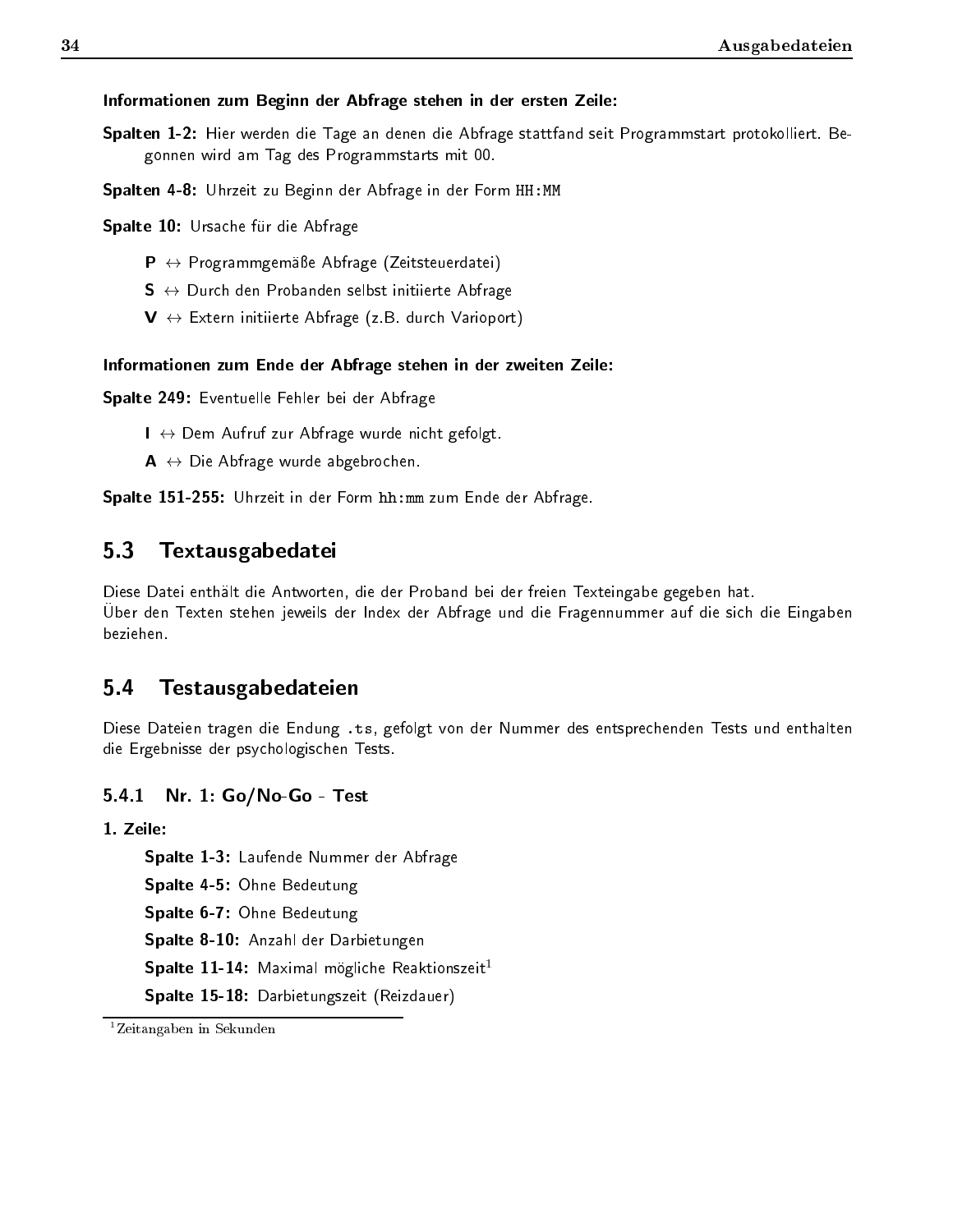- **Spalte 19-22:** Anzahl der richtigen Reaktionen ( $\equiv n$ )
- Spalte 23-25: Anzahl der ausgebliebenen Reaktionen
- Spalte 26-28: Anzahl der richtigen Nicht-Reaktionen
- **Spalte 29-31:** Anzahl der falschen Reaktionen ( $\equiv k$ )
- Spalte 32-34: Anzahl der Antizipations-Reaktionen
- Spalte 35-37: Anzahl der entfernten Ausreißer bei richtigen Reaktionen
- Splate 38-40: Anzahl der entfernten Ausreißer bei falschen Reaktionen

### 2. Zeile:

- Spalte 1-5: Ohne Bedeutung
- Spalte 6-11: Mittelwert der richtigen Reaktionszeiten
- Spalte 12-17: Standardabweichung der richtigen Reaktionszeiten
- Spalte 18-23: Mittelwert der falschen Reaktionszeiten
- Spalte 24-29: Standardabweichung der falschen Reaktionszeiten

### 3 Zeile

Spalte 1-5: leer Spalte 6-11: 1. richtige Reaktionszeit Spalte 12-17: 2 richtige Reaktionszeit **Spalte 18-23: Spalte (** $n \cdot 6$ ) bis  $(n \cdot 6) + 5$ : *n* richtige Reaktionszeit

### 4 Zeile

Spalte 1-5: leer Spalte 6-11: 1. falsche Reaktionszeit in Sekunden Spalte 12-17: 2. falsche Reaktionszeit in Sekunden **Spalte 18-23: Spalte (k**  $\cdot$  6) bis (k  $\cdot$  6)+5: k richtige Reaktionszeit

### 5.4.2 Nr. 2: Wahlreaktionstest

### 1. Zeile:

Spalte 1-3: Laufende Nummer der Abfrage

Spalte 5-6: Anzahl der Nichtreaktionen

- Spalte 8-9: Anzahl der zu frühen Reaktionen
- Spalte 11-12: Anzahl der zu späten Reaktionen
- Spalte 14-15: Anzahl der Reaktionen im Zeitramen
- Spalte 17-18: Anzahl der Darbietungen insgesamt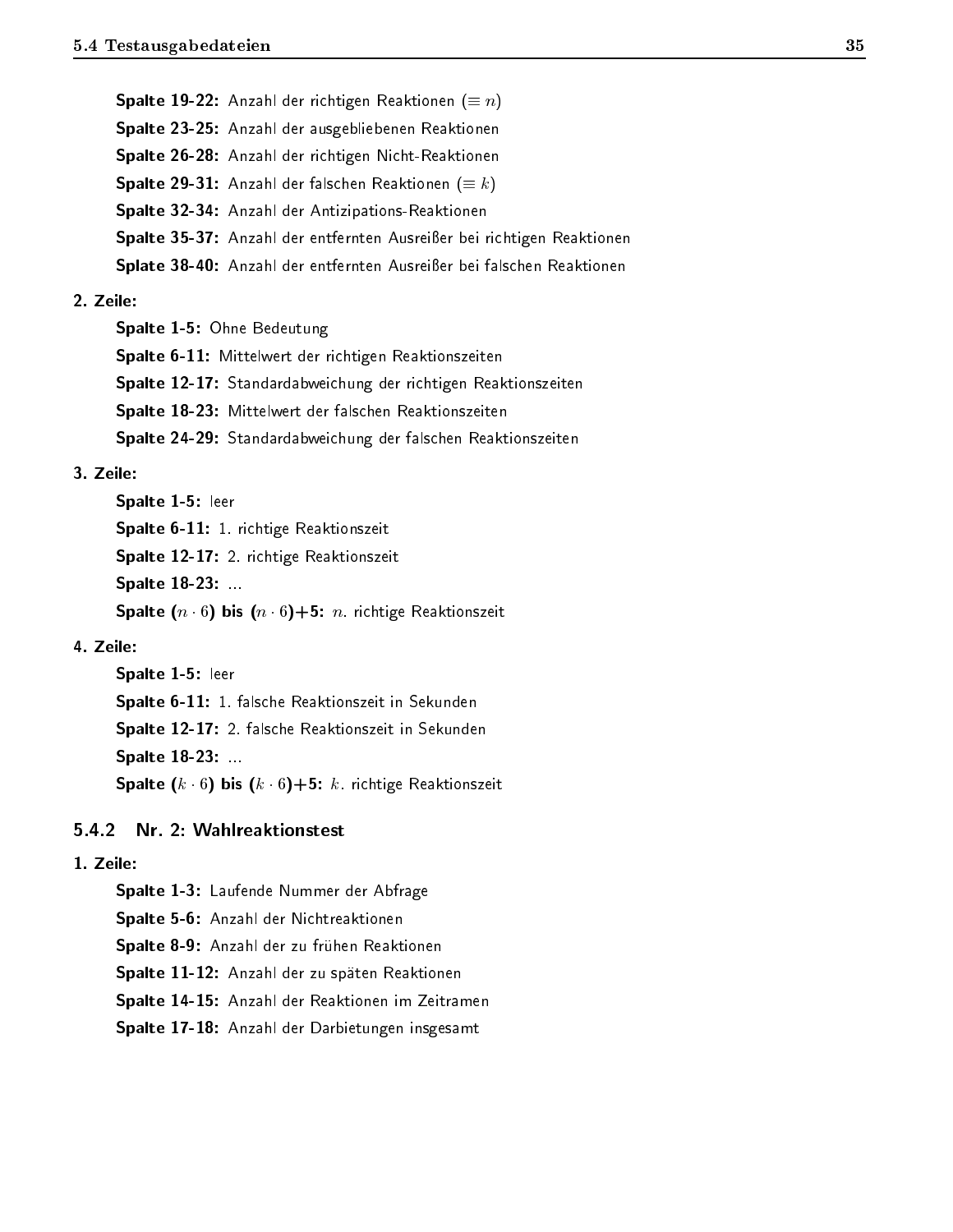### 2. Zeile:

Spalte 1-5, 7-11... : alle gemessenen Reaktionszeiten

### 3. Zeile:

Spalte 1-5, 7-11... : Codierung zu jeder Reaktionszeit. Diese Zahl ist die Summe der in Tabelle 5.4.2 augelisteten Beiträge

### 4 Zeile

Spalte 1-2: Anzahl der Reaktionen im Zeitramen insgesamt

Spalte 4-5: Anzahl der richtigen Reaktionen im Zeitramen

Spalte 7-11: Mittelwert der richtigen Reaktionszeiten

Spalte 13-17: Standardabweichung der richtigen Reaktionszeiten

Spalte 19-20: Anzahl der falschen Reaktionen im Zeitramen

Spalte 22-26: Mittelwert der falschen Reaktionszeiten

Spalte 28-32: Standardabweichung der falschen Reaktionszeiten

### 5. Zeile:

Spalte 1-5: Mittelwert der richtigen Reaktionszeiten bei sichtbarem Kreuz

Spalte 7-11: Standardabweichung der richtigen Reaktionszeiten bei sichtbarem Kreuz

Spalte 13-17: Mittelwert der falschen Reaktionszeiten bei sichtbarem Kreuz

Spalte 19-23: Standardabweichung der falschen Reaktionszeiten bei sichtbarem Kreuz

Spalte 25-29: Mittelwert der richtigen Reaktionszeiten bei sichtbarem Kreis

Spalte 31-35: Standardabweichung der richtigen Reaktionszeiten bei sichtbarem Kreis

Spalte 37-42: Mittelwert der falschen Reaktionszeiten bei sichtbarem Kreis

Spalte 43-47: Standardabweichung der falschen Reaktionszeiten bei sichtbarem Kreis

Spalte 49-53: Mittelwert der richtigen Reaktionszeiten nach Umkehrung

Spalte 55-59: Standardabweichung der richtigen Reaktionszeiten nach Umkehrung

Spalte 61-65: Mittelwert der falschen Reaktionszeiten nach Umkehrung

Spalte 67-71: Standardabweichung der falschen Reaktionszeiten nach Umkehrung

#### 5.4.3 Nr. 3 und 4: Arbeitsgedächnis - Tests

### 1. Zeile:

Spalte 1-3: Laufende Nummer der Abfrage

- Spalte 4-5: Ohne Bedeutung
- **Spalte 6-7:** Schwierigkeitsgrad des Tests
	- $0 \leftrightarrow$  vorletztes Symbol ist zu merken

 $1 \leftrightarrow$  vorvorletztes Symbol ist zu merken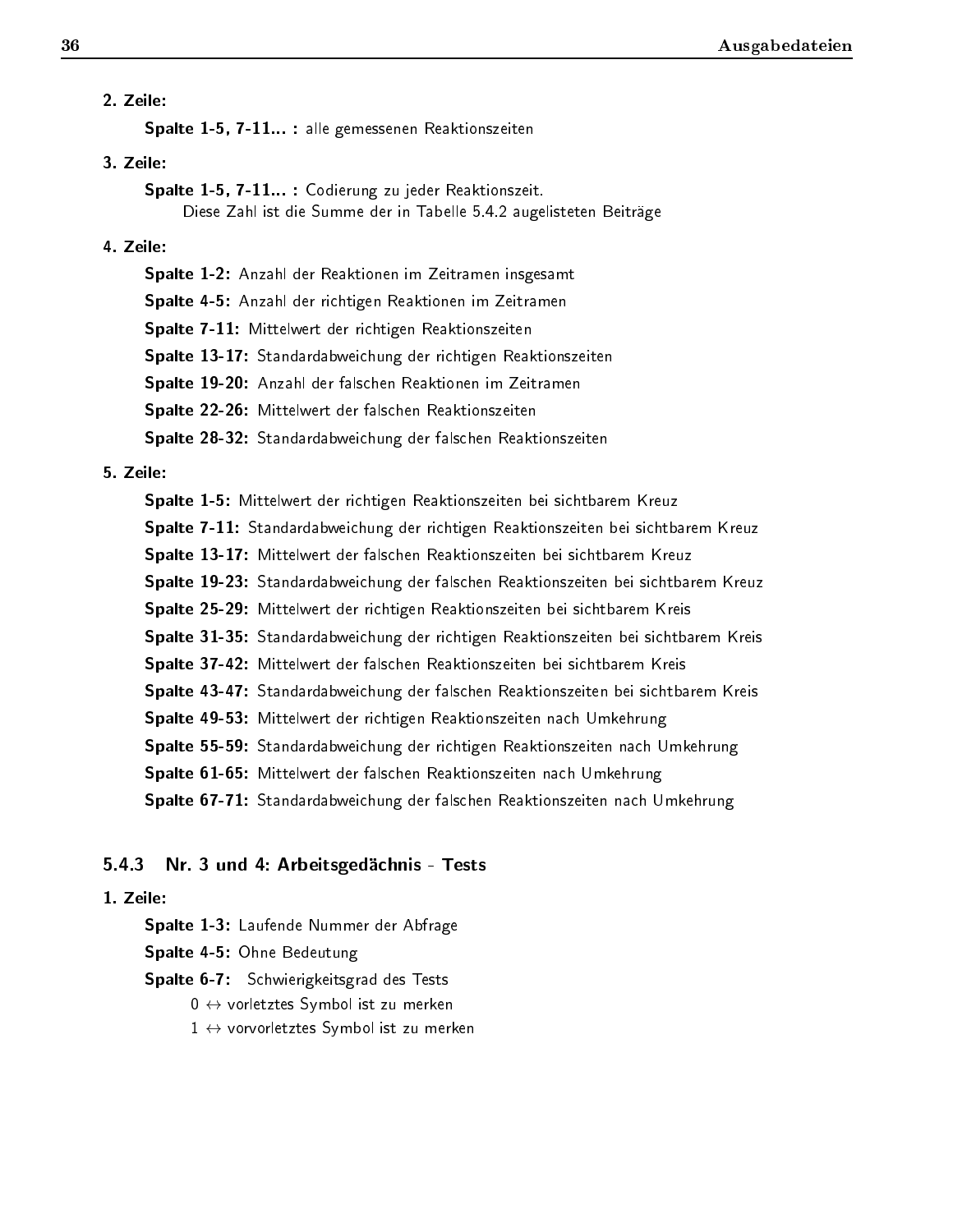| Ereignis                                   | Code                  |
|--------------------------------------------|-----------------------|
| zu früh reagiert $(ia/nein)$               | $\frac{(1/0)}{(2/0)}$ |
| zu spät reagiert (ja/nein)                 |                       |
| gar keine Reaktion (ja/nein)               |                       |
| zuletzt Umkehrung (ja/nein)                | (8/0)                 |
| Antwort richtig und im Zeitramen (ja/nein) | (16/0)                |
| dargestellt war $(O/X)$                    |                       |

Tabelle 5.1: Codierung der Ereignisse und Reaktionen beim Wahlreaktionstest

- Spalte 8-10: Anzahl der Darbietungen
- Spalte 11-14: Maximal mögliche Reaktionszeit
- Spalte 15-18: Darbietungszeit (Reizdauer)
- **Spalte 19-22:** Anzahl der richtigen Reaktionen ( $\equiv n$ )
- Spalte 23-25: Anzahl der ausgebliebenen Reaktionen
- Spalte 26-28: Anzahl der richtigen Nicht-Reaktionen
- **Spalte 29-31:** Anzahl der falschen Reaktionen ( $\equiv k$ )
- Spalte 32-34: Anzahl der Antizipations-Reaktionen
- Spalte 35-37: Anzahl der entfernten Ausreißer bei richtigen Reaktionen
- Splate 38-40: Anzahl der entfernten Ausreißer bei falschen Reaktionen

### 2. Zeile:

- Spalte 1-5: Ohne Bedeutung
- Spalte 6-11: Mittelwert der richtigen Reaktionszeiten
- Spalte 12-17: Standardabweichung der richtigen Reaktionszeiten
- Spalte 18-23: Mittelwert der falschen Reaktionszeiten
- Spalte 24-29: Standardabweichung der falschen Reaktionszeiten

### 3. Zeile:

- Spalte 1-5: leer
- Spalte 6-11: 1. richtige Reaktionszeit
- Spalte 12-17: 2 richtige Reaktionszeit
- **Spalte 18-23:**
- **Spalte (n**  $\cdot$  6) bis (n  $\cdot$  6)+5: n. richtige Reaktionszeit

### 4. Zeile:

- Spalte 1-5: leer
- Spalte 6-11: 1. falsche Reaktionszeit in Sekunden
- Spalte 12-17: 2. falsche Reaktionszeit in Sekunden

**Spalte 18-23:** 

**Spalte (k**  $\cdot$  6) bis (k  $\cdot$  6)+5: k richtige Reaktionszeit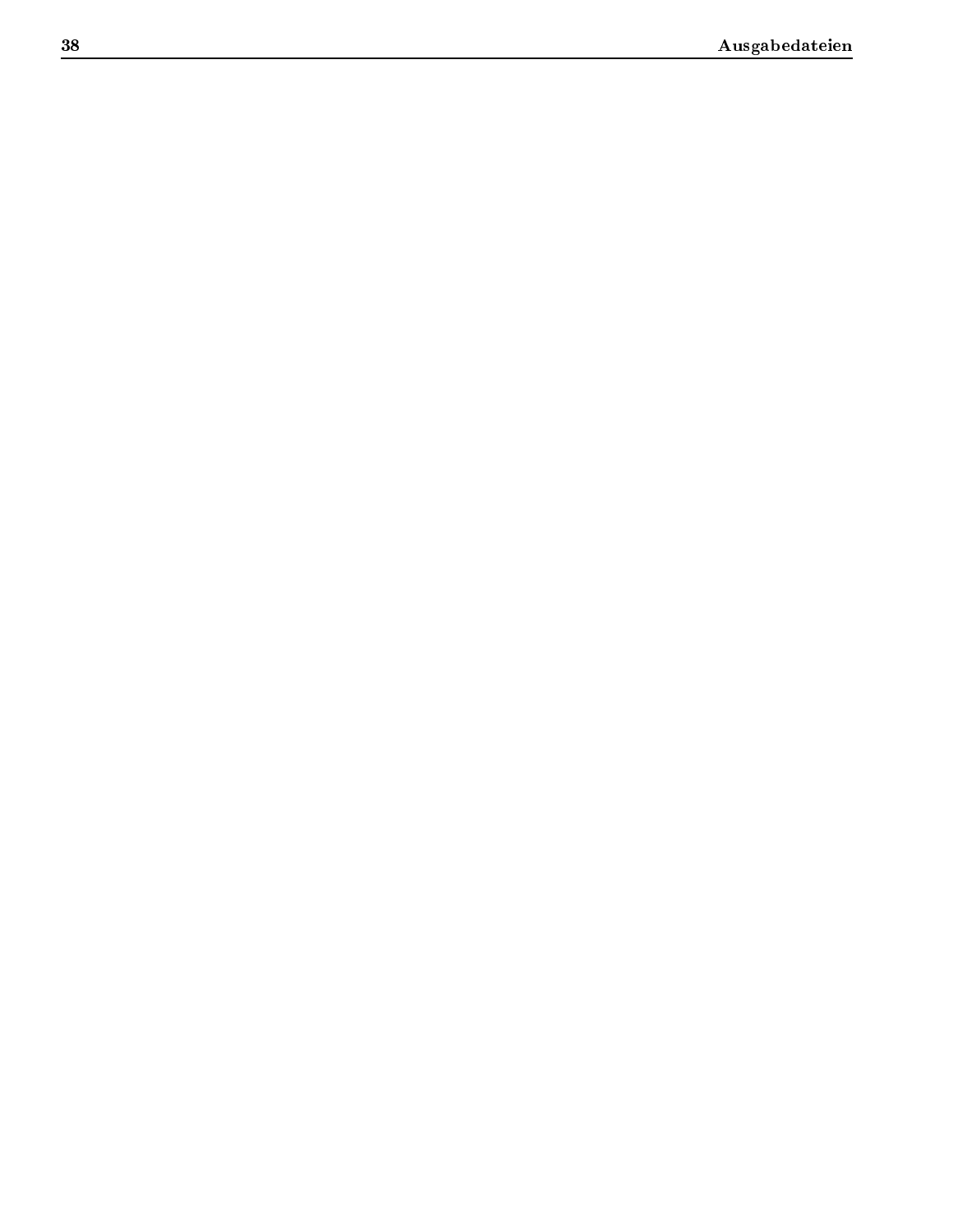## 6 Spezielle Tastenkombinationen zur Bedienung

### $6.1$ Programm beenden

#### $6.1.1$ Serie 3

Das Programm kann durch die Tastenkombination Psion Taste-Shift-Strg-Entf zu Beginn (hierfür ggf. ESC drücken) oder am Ende der Abfragen beendet werden. Zu diesen Zeitpunkten wird in der linken oberen Ecke des Displays ein kleiner Punkt ca. eine Sekunde lang angezeigt.

#### $6.1.2$ Serie 5

Die Tastenkombination Shift-Strg-Fn-Enter beendet das Programm zu den gleichen Zeitpunkten wie in der Version für Serie 3 Psions.

#### $6.2$ Abfrage abbrechen

#### $6.2.1$ Serie 3

Eine Abfrage kann durch die Tastenkombination Shift-Strg-Hilfe sofort beendet werden. In der Ausgabedatei wird dies mit einem "A" protokolliert (vgl. Abschnitt 5.2).

#### $6.2.2$ Serie 5

Die Tastenkombination hierfür ist Shift-Strg-Enter. Weiteres gilt analog Serie 3.

#### $6.3$ Abfrage aufschieben

Für den Fall, dass ein Rufton für den Probanden ungelegen kommt, kann mit Hilfe der m-Taste ein Aufschub für 10 Minuten erwirkt werden. Wenn bis dahin der Proband die Abfragen nicht gestartet hat (mittels ESC-Taste), dann wird erneut gerufen.

### Letzte Eingabe korrigieren  $6.4$

Innerhalb eines Fragendurchlaufs kann mit der Doppelpfeil- oder TAB-Taste die Eingabe der zuletzt beantworteten Frage korrigiert werden.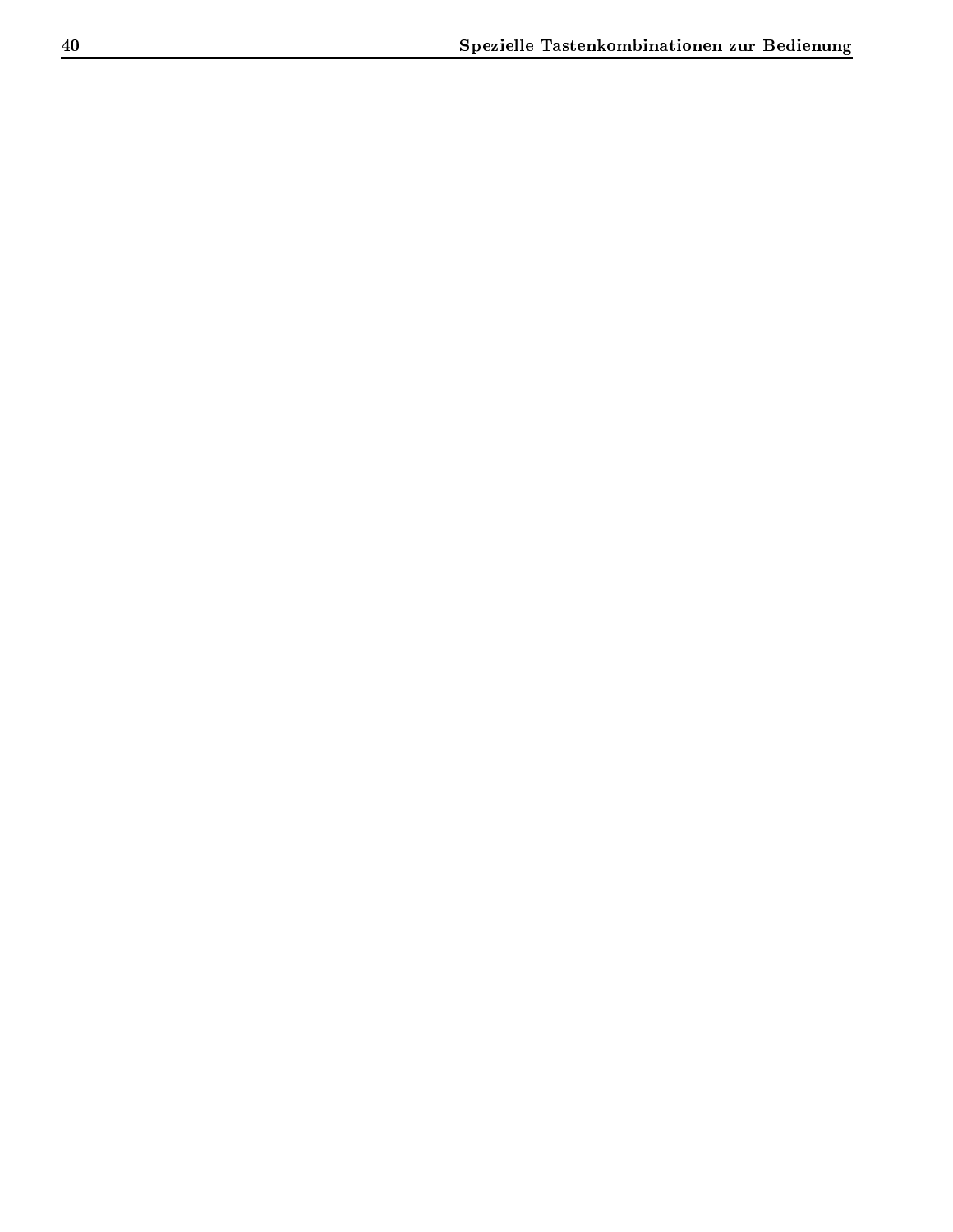# Abbildungsverzeichnis

| 31<br>32 | Beispiel für die zentrale Einstellungs-Datei von der anderen anderen anderen anderen<br>Beispiel einer Zeitsteuerdatei der einer einer einer einer einer einer einer einer einer einer | 9<br>11 |
|----------|----------------------------------------------------------------------------------------------------------------------------------------------------------------------------------------|---------|
| 33       | Beispiel einer allgemeinen Einstellungsdatei der aus an aus an aus aus aus aus aus aus aus                                                                                             | 12      |
| 4 1      | Header bestehend aus Label und Blocktyp (Fig. 1991) and a subset of the state of the state of                                                                                          | 14      |
| 4.2      | Beispiel für einen Infoblock auf dem anderen auf dem anderen auf dem anten auf dem anderen                                                                                             | 15      |
| 4.3      |                                                                                                                                                                                        | 16      |
| 4.4      | Beispiel für einen unbedingten Sprung and anderen anderen anderen anderen Beispiel für einen auf                                                                                       | 17      |
| 45       | Beispiel für einen zeitlich bedingten Sprung der aus an an an an an an an an an an an                                                                                                  | 18      |
| 46       |                                                                                                                                                                                        | 18      |
| 47       |                                                                                                                                                                                        | 19      |
| 48       | Beispiel für einen Differenzwert-bedingten Sprung von der anderen anderen anderen Beispiel für einen auf                                                                               | 20      |
| 49       | Beispiel für einen Abfragenanzahl-bedingten Sprung von den anderen anderen anderen                                                                                                     | 21      |
| 4 10     | Beispiel für einen zufälligen Sprung von dem anderen anderen anderen anderen Beispiel in der anten anderen                                                                             | 21      |
|          | 4.11 1. Beispiel für eine verknüpfte Bedingung in der Fragenablaufsteuerung and ander alle alle                                                                                        | 22      |
|          | 4.12 2. Beispiel für eine verknüpfte Bedingung in der Fragenablaufsteuerung and ander alle and                                                                                         | 23      |
|          | 4.13 Beispiel für einen Block zur Skaleneinstufung einer aus einer aus einer aus einer auferenden                                                                                      | 25      |
|          |                                                                                                                                                                                        | 27      |
|          | 4.15 Beispiel für einen Block zur Item-Auswahl aus and aus aus aus aus aus aus aus aus aus                                                                                             | 28      |
|          |                                                                                                                                                                                        | 30      |
|          |                                                                                                                                                                                        | 32      |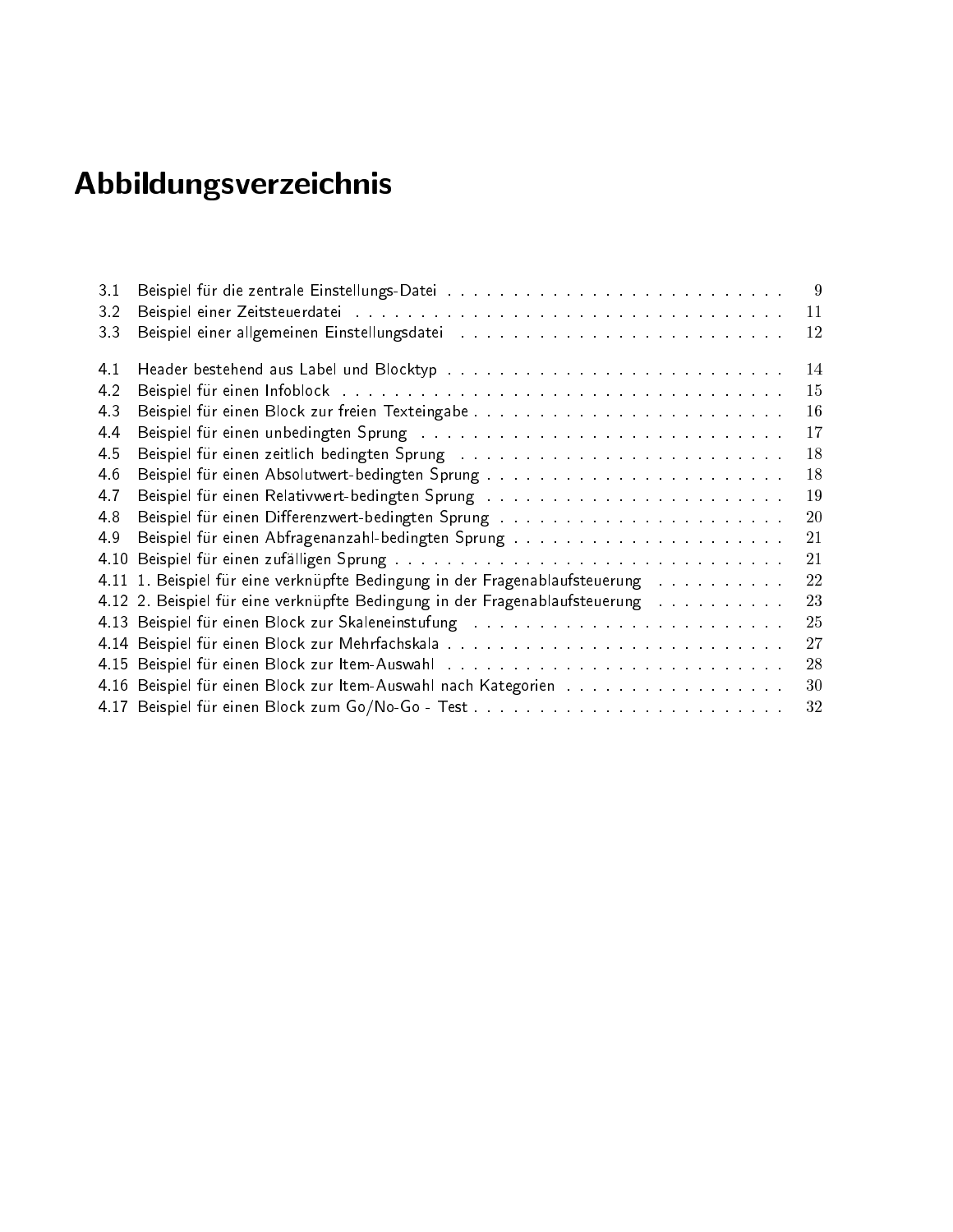<u> 1980 - Johann Barbara, martxa amerikan per</u>